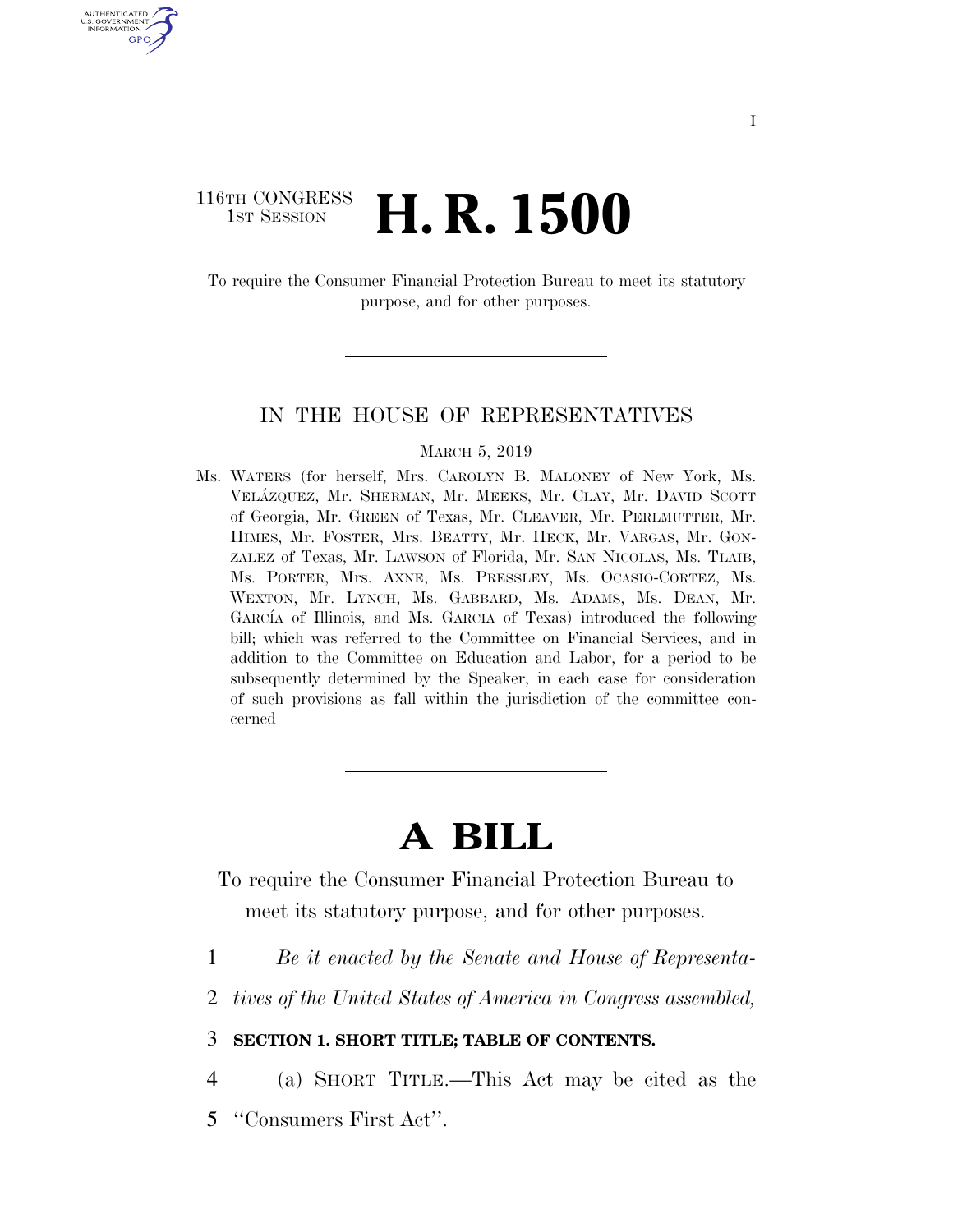#### (b) TABLE OF CONTENTS.—The table of contents for

#### this Act is as follows:

Sec. 1. Short title; table of contents.

Sec. 2. Findings; sense of Congress.

Sec. 3. Consumer Financial Protection Bureau.

Sec. 4. Conforming amendments.

Sec. 5. Executive and administration powers.

Sec. 6. Offices of the Consumer Financial Protection Bureau.

Sec. 7. Consumer Advisory Board reforms.

Sec. 8. Effective date.

#### **SEC. 2. FINDINGS; SENSE OF CONGRESS.**

(a) FINDINGS.—The Congress finds the following:

 (1) The Dodd-Frank Wall Street Reform and Consumer Protection Act (Public Law 111–203) (''Dodd-Frank''), was signed into law on July 21, 2010, in order to, among other things, advance the goals of protecting consumers from predatory finan- cial services practices and products that led to the 2007–2009 financial crisis.

 (2) Title X of Dodd-Frank established a new Federal independent watchdog, known as the Con- sumer Financial Protection Bureau (''Consumer Bu- reau''), with broad authority to ensure that all hard- working consumers are given clear, accurate infor- mation that they need to shop for mortgages, credit cards, and other consumer financial products or services and to protect consumers from hidden fees, abusive terms, and other unfair, deceptive, or abu-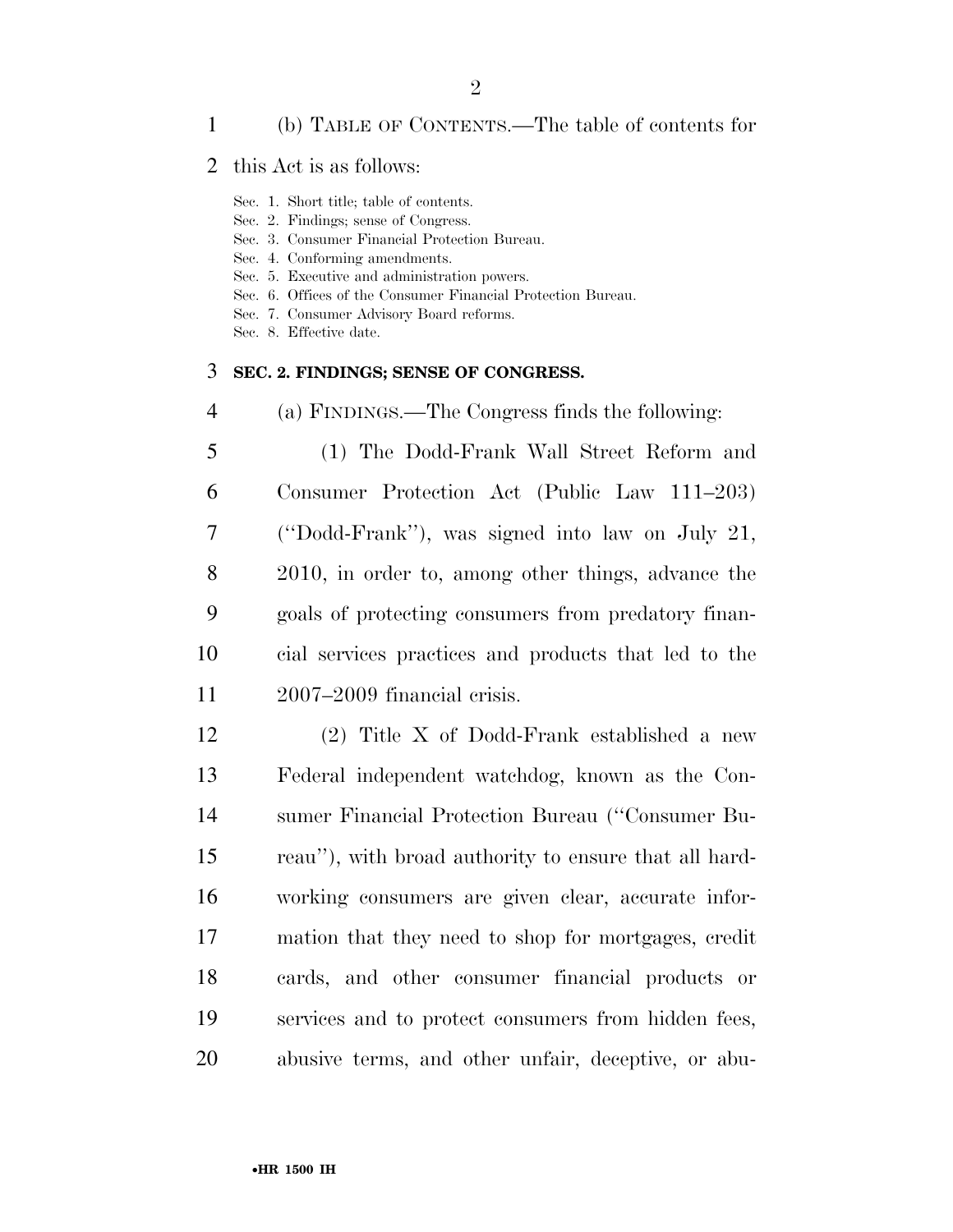| $\mathbf{1}$   | sive acts or practices through strong implementation    |
|----------------|---------------------------------------------------------|
| $\overline{2}$ | and enforcement of Federal consumer financial laws.     |
| 3              | (3) Before the Consumer Bureau was estab-               |
| $\overline{4}$ | lished, Federal financial regulators were tasked with   |
| 5              | the dual responsibilities of supervising institutions   |
| 6              | for safety and soundness and compliance with con-       |
| $\overline{7}$ | sumer protections under Federal consumer financial      |
| 8              | laws. These agencies often prioritized the profit-      |
| 9              | ability of their regulated entities over the protection |
| 10             | of consumers, even when institutions were found to      |
| 11             | have engaged in practices detrimental to their own      |
| 12             | customers' financial well-being.                        |

 (4) Congress purposefully created the inde- pendent Consumer Bureau within the Federal Re- serve System to address past regulatory gaps in our country's financial regulatory regime—gaps that re- sulted in the most severe global financial crisis since the Great Depression. Among other things, Federal financial regulators were too reluctant to exercise their rulemaking, supervisory, and enforcement au- thorities to protect consumers from the misdeeds of the Consumer Bureau's regulated entities. In cre- ating the Consumer Bureau, Congress explicitly laid out in statute the Consumer Bureau's purpose, five objectives, and six primary functions. Specifically: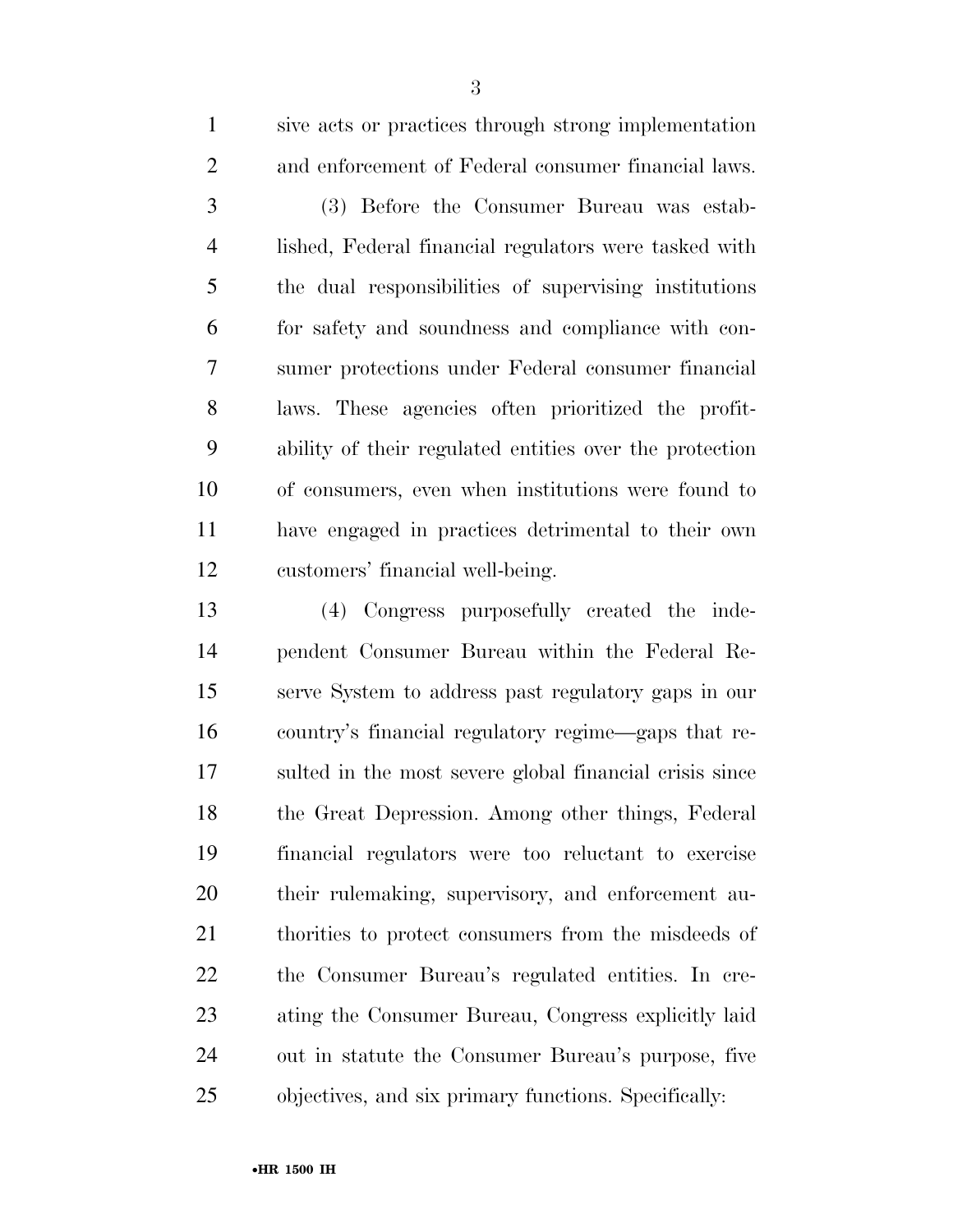(A) Section 1021(a) of Dodd-Frank states that the Consumer Bureau, ''shall seek to im- plement and, where applicable, enforce Federal consumer financial law consistently for the pur- pose of ensuring that all consumers have access to markets for consumer financial products and services and that markets for consumer finan- cial products and services are fair, transparent, and competitive''.

 (B) Section 1021(b) of Dodd-Frank au- thorizes the Consumer Bureau, ''to exercise its authorities under Federal consumer financial law for the purposes of ensuring that, with re- spect to consumer financial products and serv- ices—(1) consumers are provided with timely and understandable information to make re- sponsible decisions about financial transactions; (2) consumers are protected from unfair, decep- tive, or abusive acts and practices and from dis- crimination; (3) outdated, unnecessary, or un- duly burdensome regulations are regularly iden-22 tified and addressed in order to reduce unwar- ranted regulatory burdens; (4) Federal con- sumer financial law is enforced consistently, without regard to the status of a person as a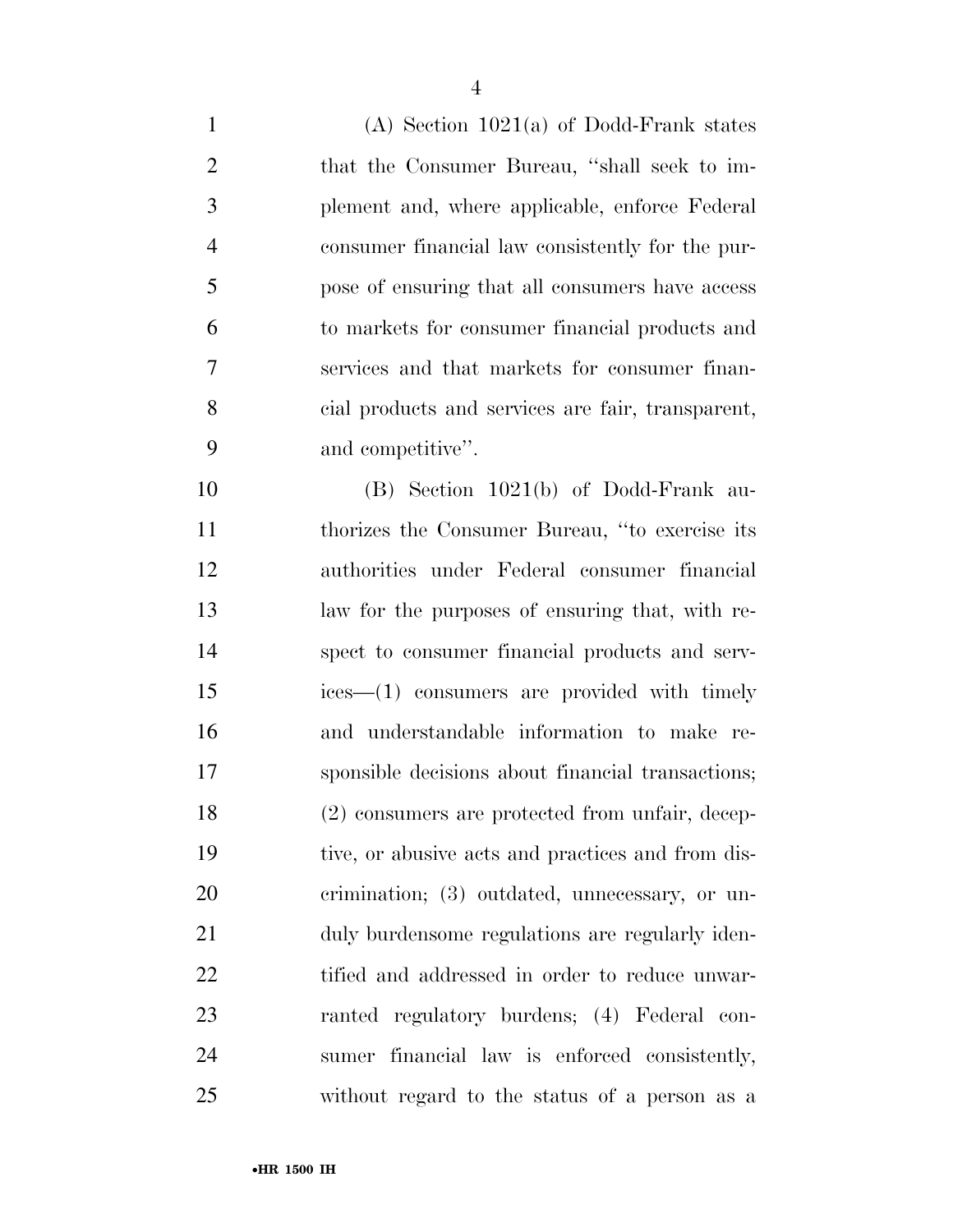depository institution, in order to promote fair competition; and (5) markets for consumer fi- nancial products and services operate trans- parently and efficiently to facilitate access and innovation.''.

6 (C) Section  $1021(c)$  of Dodd-Frank estab- lishes the primary functions of the Consumer 8 Bureau to be, "(1) conducting financial edu- cation programs; (2) collecting, investigating, and responding to consumer complaints; (3) col- lecting, researching, monitoring, and publishing information relevant to the functioning of mar- kets for consumer financial products and serv- ices to identify risks to consumers and the proper functioning of such markets; (4) subject to sections 1024 through 1026, supervising cov- ered persons for compliance with Federal con- sumer financial law, and taking appropriate en- forcement action to address violations of Fed- eral consumer financial law; (5) issuing rules, orders, and guidance implementing Federal con- sumer financial law; and (6) performing such support activities as may be necessary or useful to facilitate the other functions of the Bu-reau.''.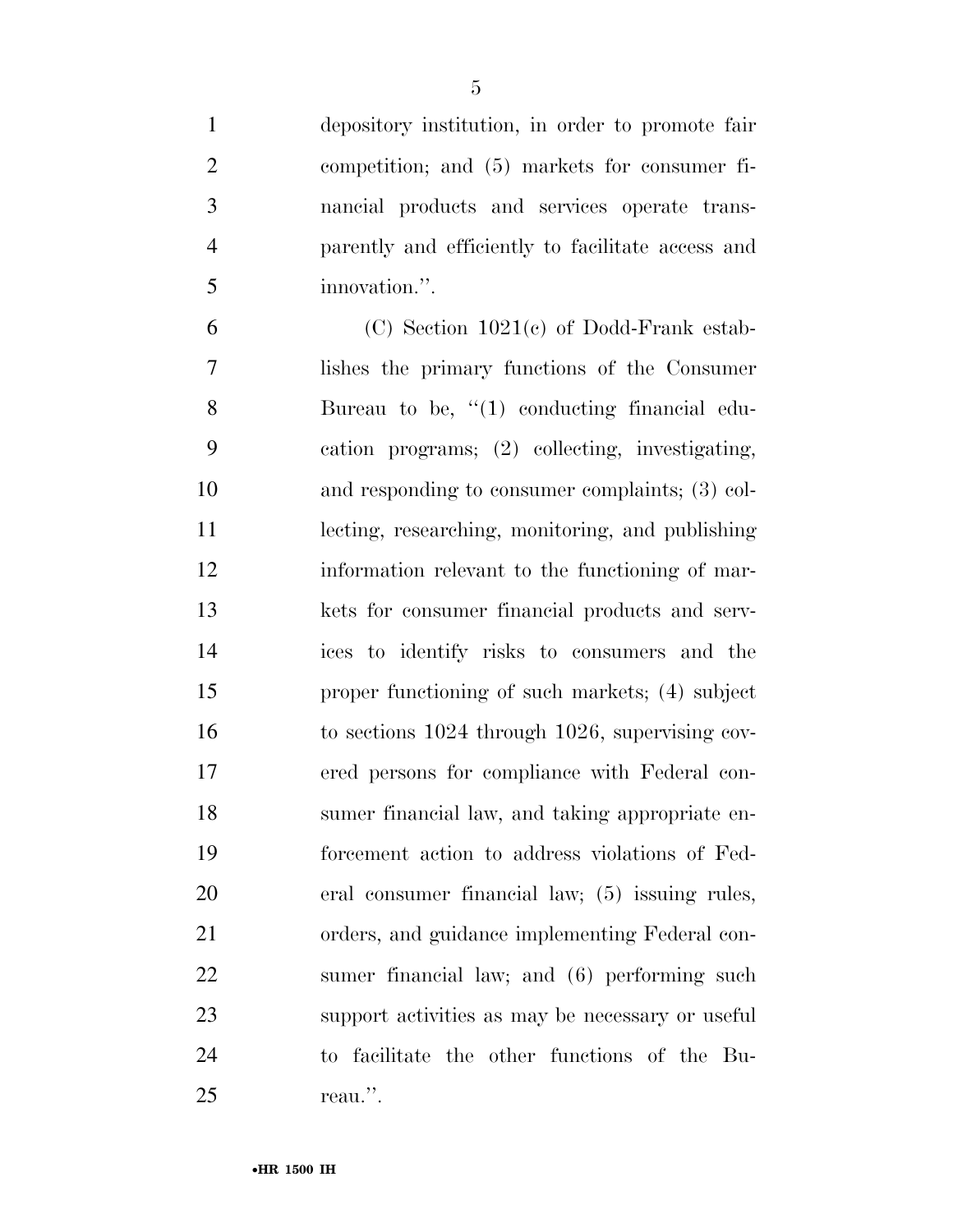(5) In doing so, Congress explicitly laid out these consumer-focused purpose, objectives, and pri- mary functions for the Consumer Bureau to ensure that all consumers and all communities are pro- tected. This is of extreme importance to commu- nities of color who have been disproportionately im- pacted by the inequities of the financial system, re- sulting in an extreme racial wealth divide. Decades of segregation and discrimination have prevented consumers of colors from amassing wealth equal to their white counterparts, while predatory financial practices of have stripped consumers of color of their nominal existing wealth. For example, over the past 30 years, the average wealth of White families has grown by 84 percent—1.2 times the rate of growth for the Latino population and three times the rate of growth for the Black population. In light of his- torical practices and current-day disparities in bank- ing and lending practices, the Consumer Bureau plays a key role in protecting communities of color from wealth-stripping financial products and ensur- ing their right to wealth building opportunities. The agency's enforcement actions in auto lending, mort- gages, and credit cards, and its rulemaking efforts have sought to address the predatory financial prod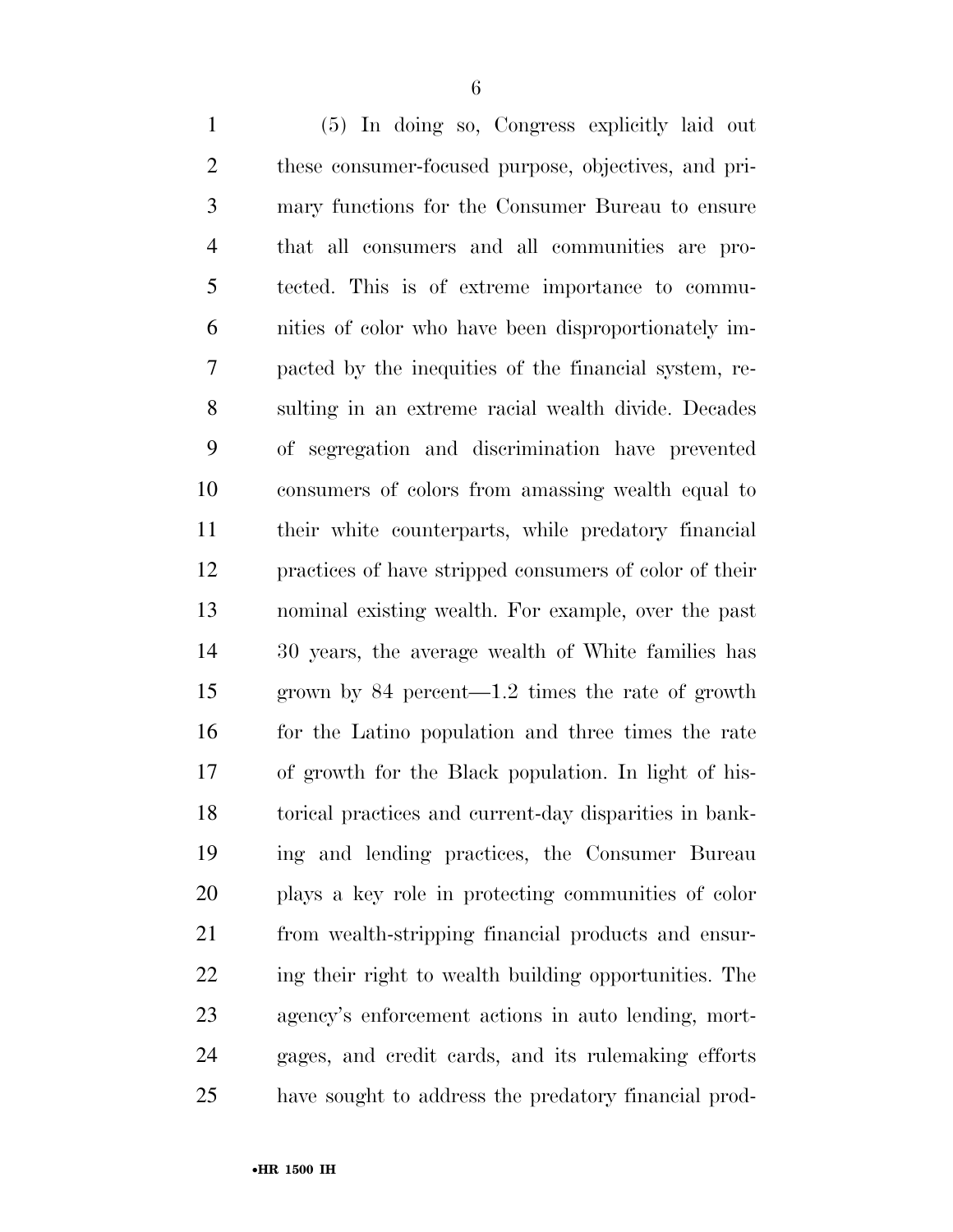ucts such as payday loans and prepaid cards that are prolific in communities of color. The Consumer Bureau is essential in protecting vulnerable commu- nities from discriminatory financial practices that has both perpetuated and exacerbated the racial wealth gap.

 (6) Under Dodd-Frank, the Deputy Director of the Consumer Bureau shall serve as the Acting Di- rector in the absence or unavailability of the Direc- tor, until the President appoints and the Senate con- firms a new Director. Despite the plain letter of the law establishing a succession order to fill a vacancy in the Director's position and the clear legislative history underscoring the importance of having an independent Federal consumer-focused agency, when the Consumer Bureau Director Richard Cordray re- signed in November 2017, President Trump refused to recognize the Deputy Director as the rightful head of the agency and instead installed Mr. Mick Mulvaney, the Director of the White House Office of Management and Budget, to serve as the Consumer Bureau's Acting Director. This appointment of a White House cabinet official to run the Consumer Bureau raises profound conflict of interest questions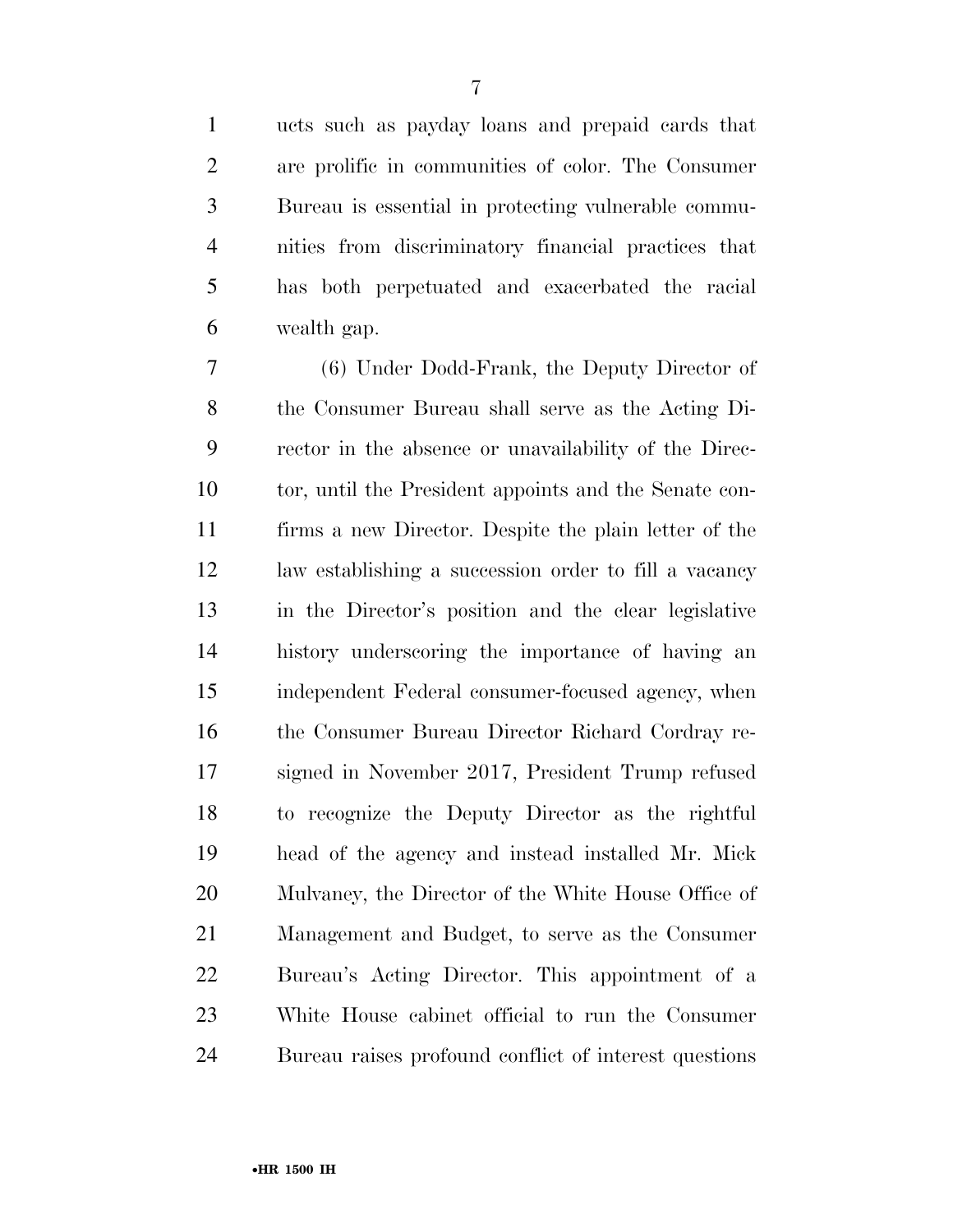and undermines the vital independent nature of the agency.

 (7) Additionally, the position of Acting Director is, by its nature, intended to be a temporary assign- ment to maintain the status quo at an agency and to ensure the agency is fulfilling its statutory pur- pose and mandates, until the President appoints, and the Senate confirms a permanent Director. Nev- ertheless, during his tenure, Mr. Mulvaney instituted drastic and severe changes to the Consumer Bu- reau's daily operations and priorities contrary to the agency's statutory purpose and mandates.

 (8) The daily operations of a Federal agency are guided by its official mission contained in its long-term strategic plan. The Consumer Bureau's mission should embrace both the spirit and plain let- ter of the law by fully recognizing the agency's stat- utory purpose, objectives, and functions. It is trou- bling that the Consumer Bureau, under Mr. Mulvaney, issued a Strategic Plan for Fiscal Year (''FY'') 2018–FY 2022 that appears to deemphasize the Consumer Bureau's core mandate under section 23 1021(a) of Dodd-Frank to, "enforce Federal con- sumer financial law consistently for the purpose of ensuring that all consumers have access to markets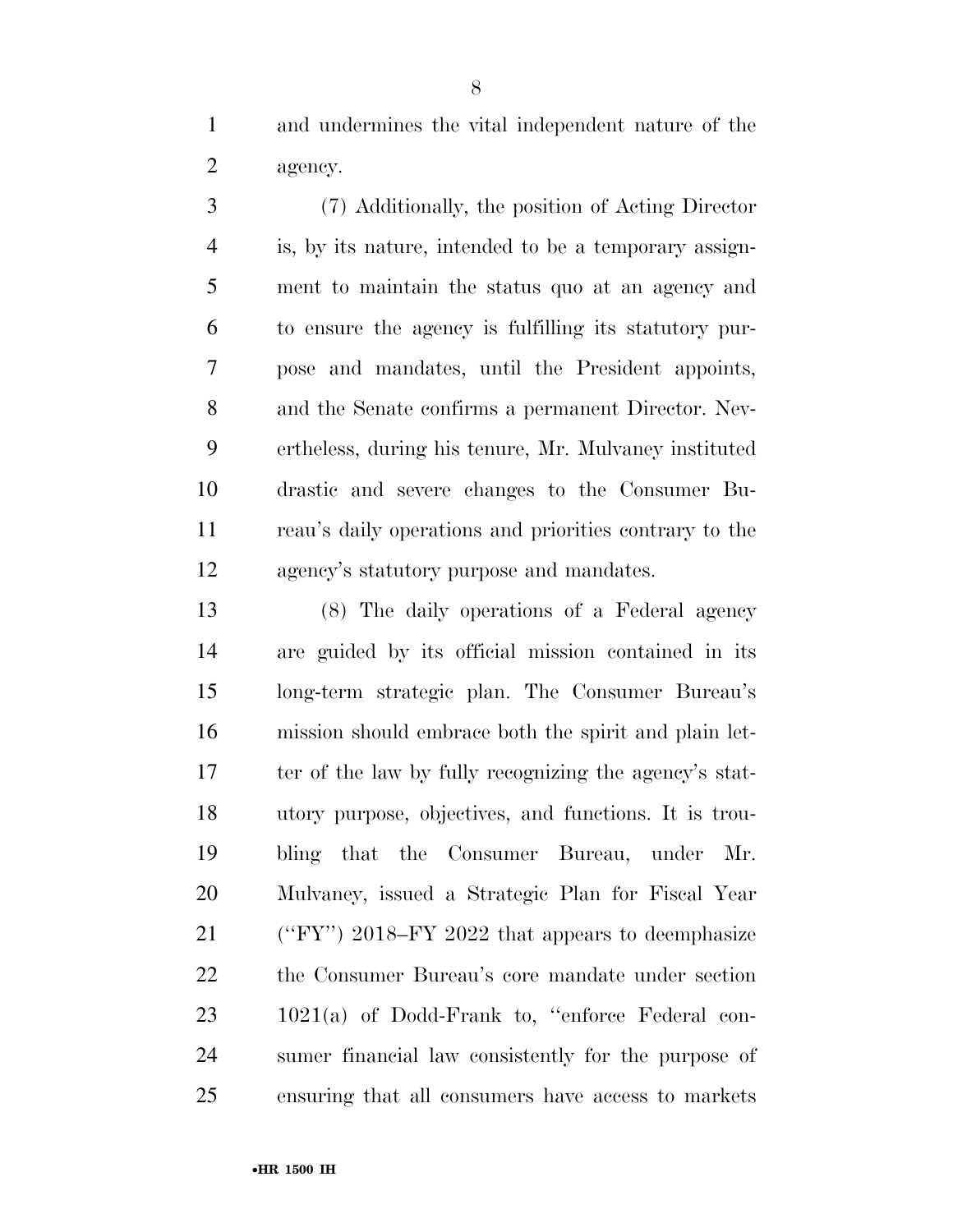for consumer financial products and services'', by not referencing the importance of enforcement in its mission. Instead, it emphasizes financial education by stating that the agency's new mission is, ''[t]o regulate the offering and provision of consumer fi- nancial products or services under the Federal con- sumer financial laws and to educate and empower consumers to make better informed financial deci- sions''. This is in stark contrast from the Consumer Bureau's Strategic Plan for FY 2013–FY 2017, which stated that the agency's mission is helping, ''consumer finance markets work by making rules more effective, *by consistently and fairly enforcing those rules*, and by empowering consumers to take more control over their economic lives'' (emphasis added).

 (9) Mr. Mulvaney has been praised by the White House for his efforts to undermine the Con- sumer Bureau, with one anonymous advisor ac- knowledging in a July 24, 2018, Politico article that, ''His mission was to blow that up, which he has. He is very well-suited to the chaos.''. Mr. Mulvaney's misguided actions have included, among other things—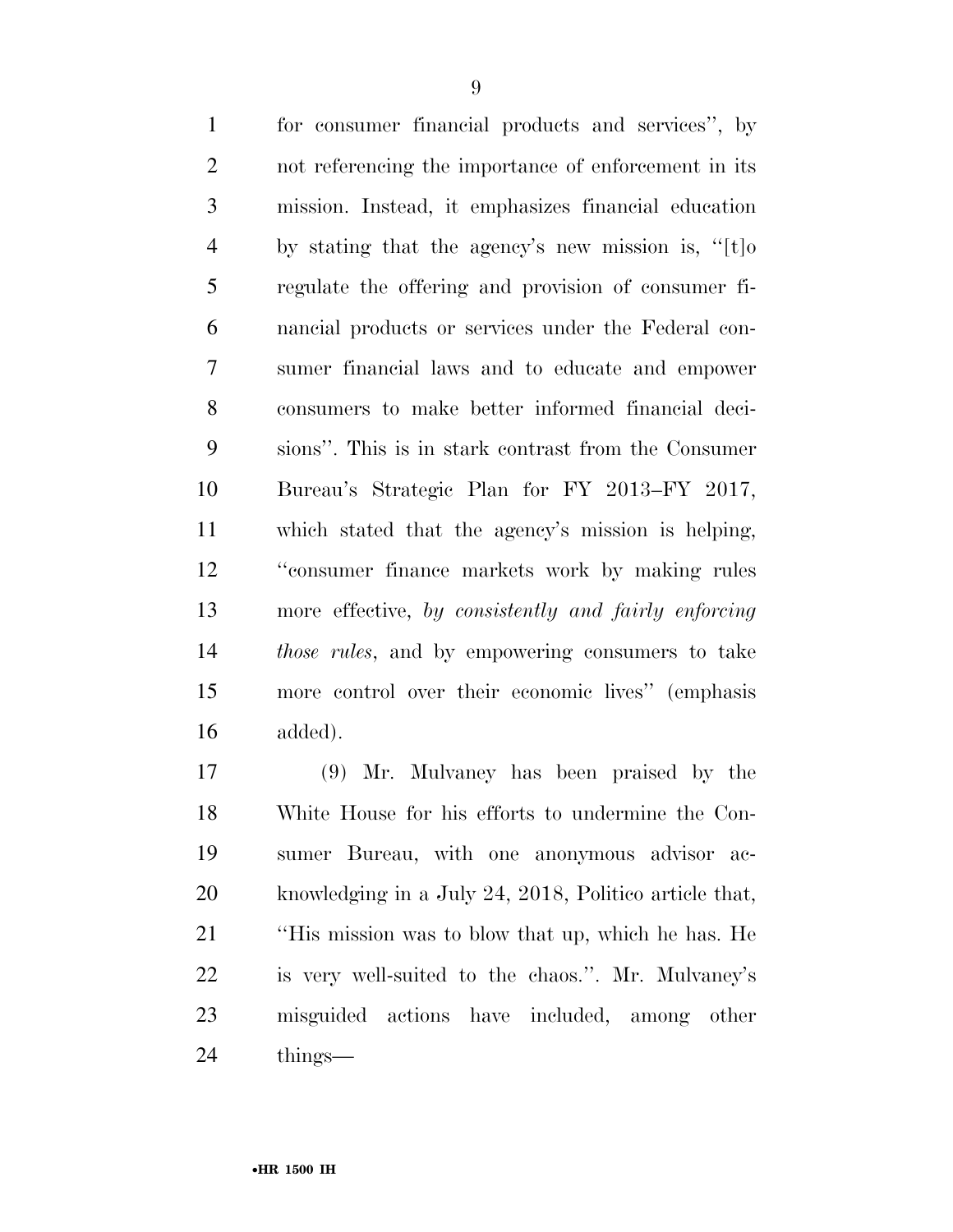| $\mathbf{1}$   | (A) stopping payments from the Civil Pen-           |
|----------------|-----------------------------------------------------|
| $\overline{2}$ | alty Fund to harmed consumers;                      |
| 3              | (B) trying to reduce the Consumer Bu-               |
| $\overline{4}$ | reau's funding and staffing by initially request-   |
| 5              | ing \$0 be transferred from the Federal Reserve     |
| 6              | Board of Governors to carry out the agency's        |
| 7              | work, imposing a freeze on hiring professional      |
| 8              | career staff, and by arbitrarily directing staff to |
| 9              | cut the agency's budget by $\frac{1}{5}$ ;          |
| 10             | (C) politicizing the work of the Consumer           |
| 11             | Bureau by making unusual efforts to fill the        |
| 12             | independent agency with political appointees;       |
| 13             | (D) reducing the Consumer Bureau's en-              |
| 14             | forcement work, including taking only six en-       |
| 15             | forcement actions in the first three quarters of    |
| 16             | 2018 (compared with 54 enforcement actions)         |
| 17             | taken by the agency in $2015$ , 42 enforcement      |
| 18             | actions in 2016 and 36 enforcement actions in       |
| 19             | 2017), and dropping existing lawsuits and in-       |
| 20             | vestigations into predatory payday lenders;         |
| 21             | (E) taking steps that would undermine ef-           |
| 22             | forts to promote fair lending and combat dis-       |
| 23             | criminatory practices, including by hiring, and     |
| 24             | later refusing to remove, a political appointee     |
| 25             | with a history of racist written commentary to      |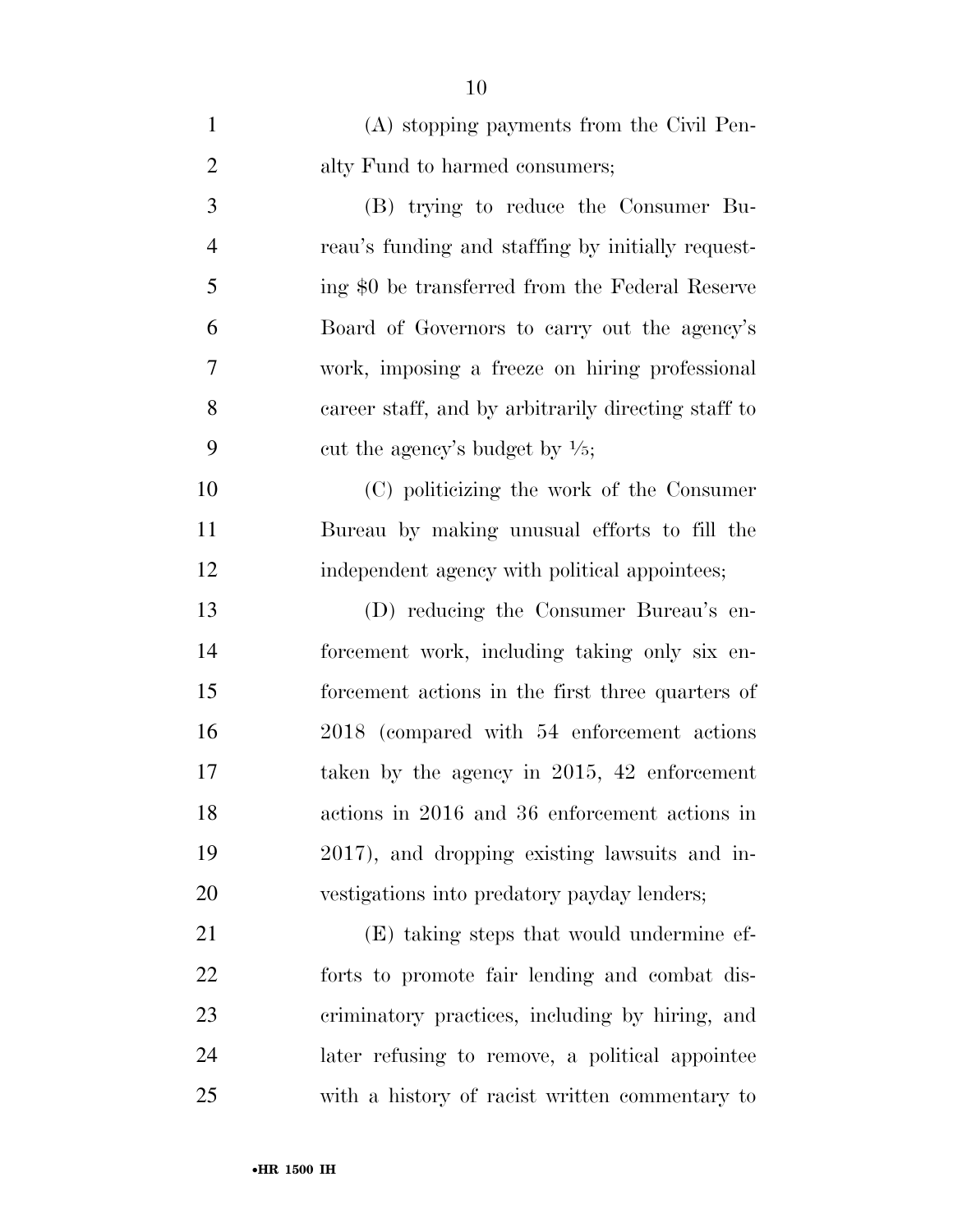oversee the Office of Supervision, Enforcement, and Fair Lending, stripping away the enforce- ment powers of the Office of Fair Lending and Equal Opportunity, seeking to curb the Con- sumer Bureau's data collection under the Home Mortgage Disclosure Act, and indicating the Consumer Bureau would reconsider its ap- proach toward enforcing the Equal Credit Op- portunity Act; (F) changing the role of the Office of Stu- dents and Young Consumers and, according to an August 27, 2018, resignation letter from Seth Frotman, the Consumer Bureau's former Assistant Director and Student Loan Ombuds- man, ''when new evidence came to light showing 16 that the nation's largest banks were ripping off students on campuses across the country by saddling them with legally dubious account fees, Bureau leadership suppressed the publication of **a** report prepared by Bureau staff"; (G) abandoning the accepted and efficient practice of having its examiners review, as part of their routine examinations, creditors' compli-ance with the Military Lending Act in order to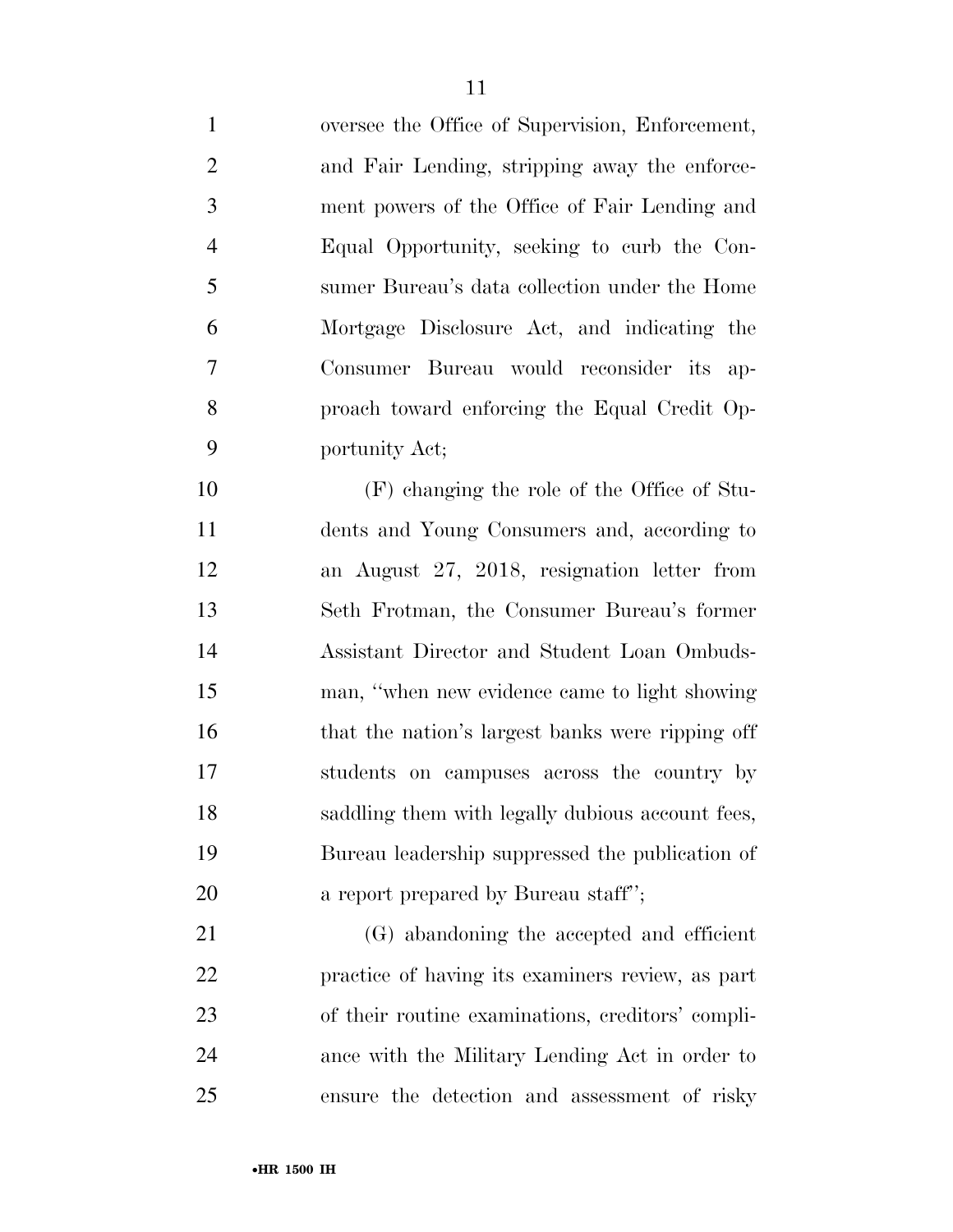| $\mathbf{1}$   | activities that could jeopardize vital protections |
|----------------|----------------------------------------------------|
| $\overline{2}$ | provided to active-duty servicemembers and         |
| 3              | their families;                                    |
| $\overline{4}$ | (H) creating an Office of Cost Benefit             |
| 5              | Analysis that prioritizes businesses' expenses     |
| 6              | over harm caused to consumers, and unduly          |
| 7              | constrains oversight of the Consumer Bureau's      |
| 8              | regulated entities;                                |
| 9              | (I) freezing data collection to the detriment      |
| 10             | of supervision and enforcement;                    |
| 11             | (J) seeking to block the publication of the        |
| 12             | nature of consumers' complaints and how enti-      |
| 13             | ties resolved them in the publicly available and   |
| 14             | transparent Consumer Complaint Database;           |
| 15             | (K) restricting key input and feedback             |
| 16             | from a wide range of external stakeholders by      |
| 17             | effectively terminating members' positions on      |
| 18             | three advisory boards, including the statutorily   |
| 19             | mandated Consumer Advisory Board;                  |
| 20             | (L) proposing policies, including those re-        |
| 21             | garding no-action letters, model disclosure pilot  |
| 22             | projects, and product sandboxes, that could put    |
| 23             | many kinds of financial institutions in an en-     |
| 24             | forcement-free zone, letting bad actors that       |
| 25             | harm consumers off the hook entirely from en-      |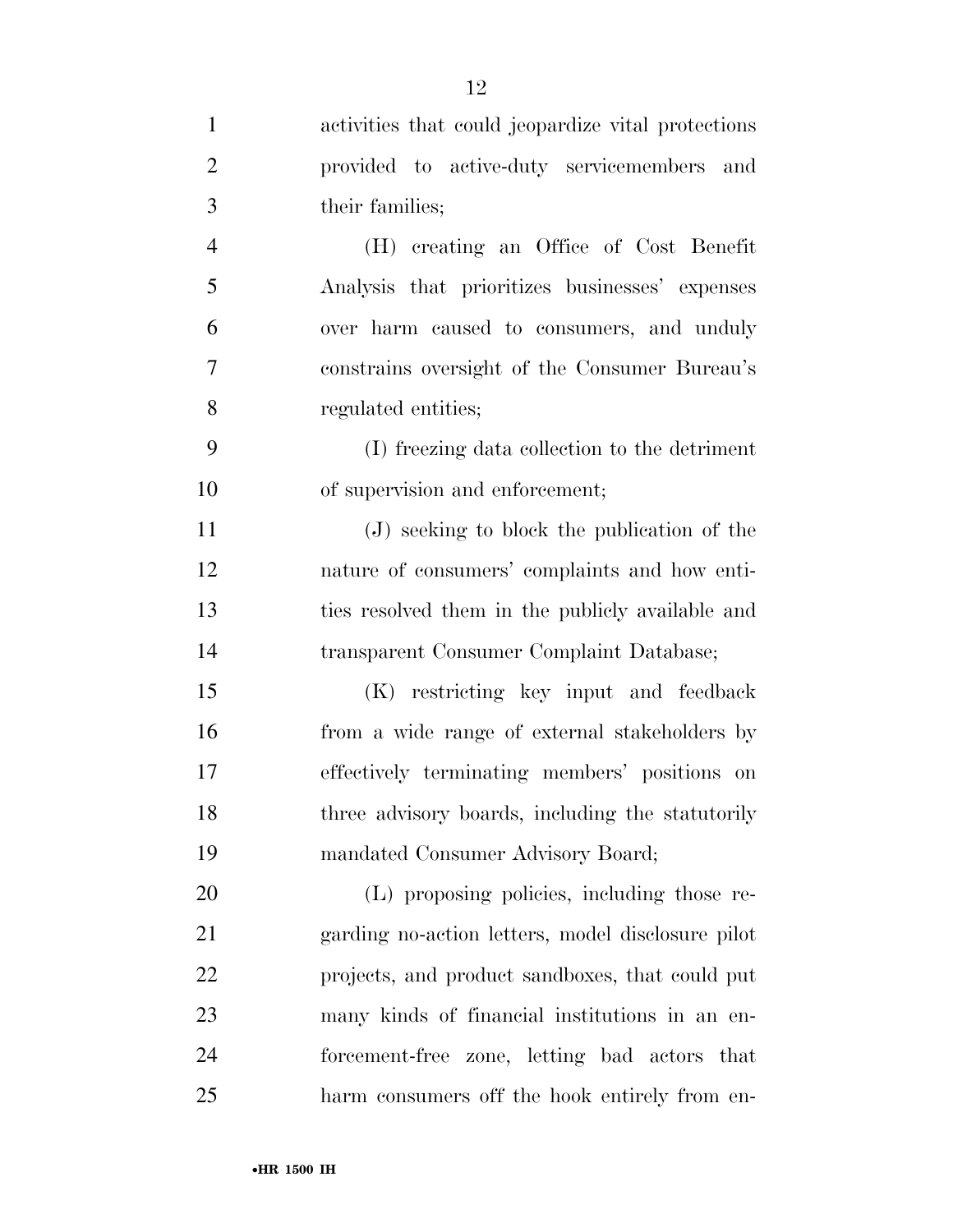forcement, and allowing them to ignore the law; and

 (M) neglecting to impose promptly any civil money penalty on a bank when it was found to be, among other things, improperly ob- taining consumer reports and furnishing to con- sumer reporting agencies inaccurate informa-tion about consumers' credit.

 (10) The repeated efforts under Mr. Mulvaney's leadership to hamstring the good work, passion, commitment, and the capacity of dedicated profes- sional, career Consumer Bureau staff to fulfill the agency's statutory mission has likely contributed to low employee morale. According to a government- wide annual survey published in December 2018 that was conducted by the nonprofit, nonpartisan Partnership for Public Service, the Consumer Bu- reau experienced the largest decline in employee mo- rale for a government agency of its size. A workplace with low morale undermines, among other things, the agency's ability to hold bad actors accountable when they harm consumers, and if unaddressed, will distort the functioning of fair and competitive con-sumer marketplaces.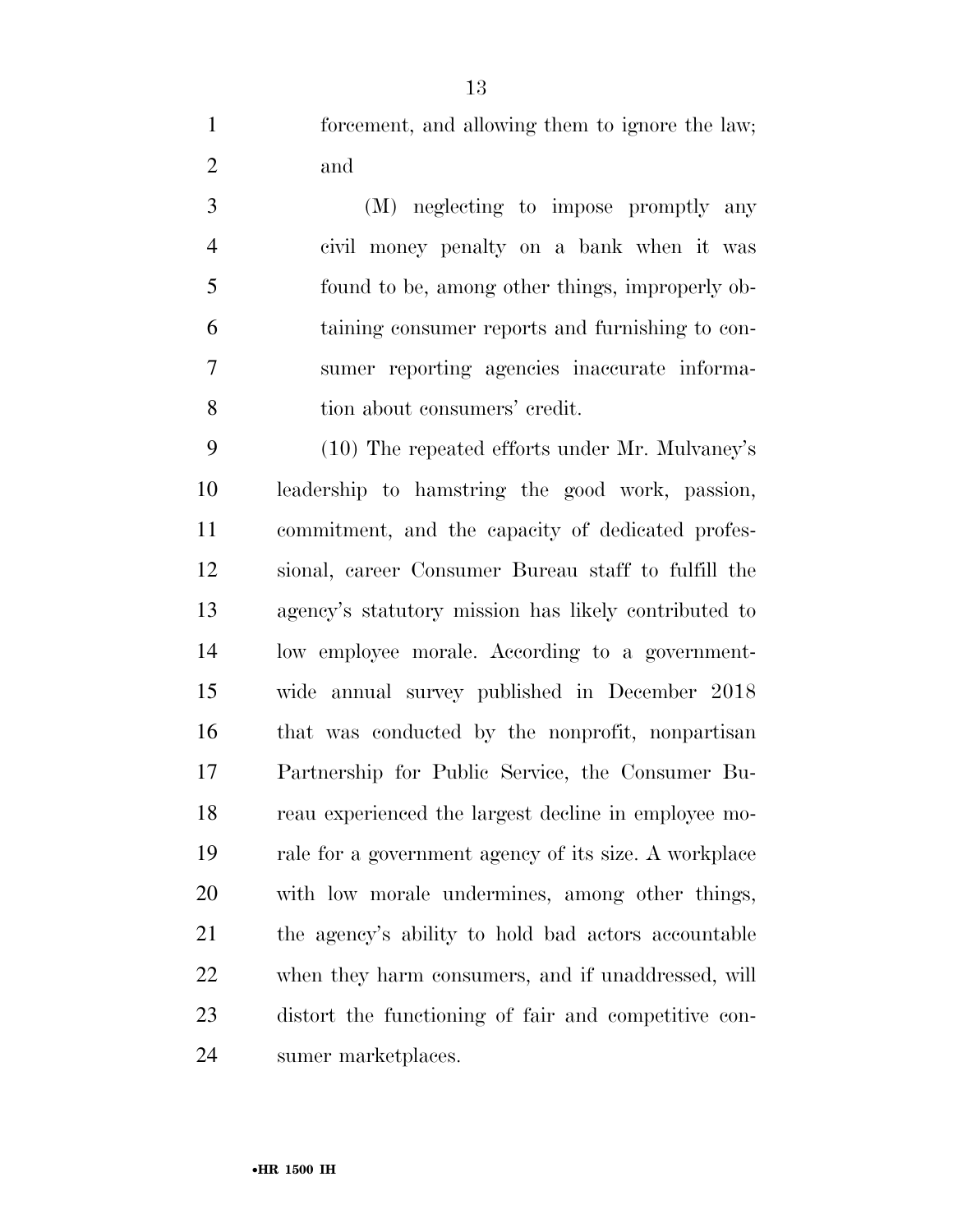(11) Despite the fact that the agency has been referred to as the Consumer Financial Protection Bureau since it was created in 2010, Mr. Mulvaney opted to change the agency's well-known name. Al- though this decision is supposedly intended to ensure that the agency is in compliance with Dodd-Frank, when this change is viewed in conjunction with the other detrimental actions to undermine the effective- ness of the agency, it can only be interpreted as an attempt to reduce the public's awareness of, and sig- nificant support for, the agency's role as the top Federal consumer cop as well as to obscure the public's ability to easily identify the appropriate Federal agency to contact when faced with predatory behavior by financial actors. As such, while some may view this particular decision as minor, the ac- tion served as an important symbolic and literal ma- neuver by the Trump Administration, through its appointment of Mr. Mulvaney, to diminish and un- dermine the consumer-focused mission of the Con- sumer Bureau. Director Kathy Kraninger, who was duly nominated by the President and confirmed by the Senate, announced plans in an email to staff on December 19, 2018, to reverse course and return to utilizing the agency's well-known name. However,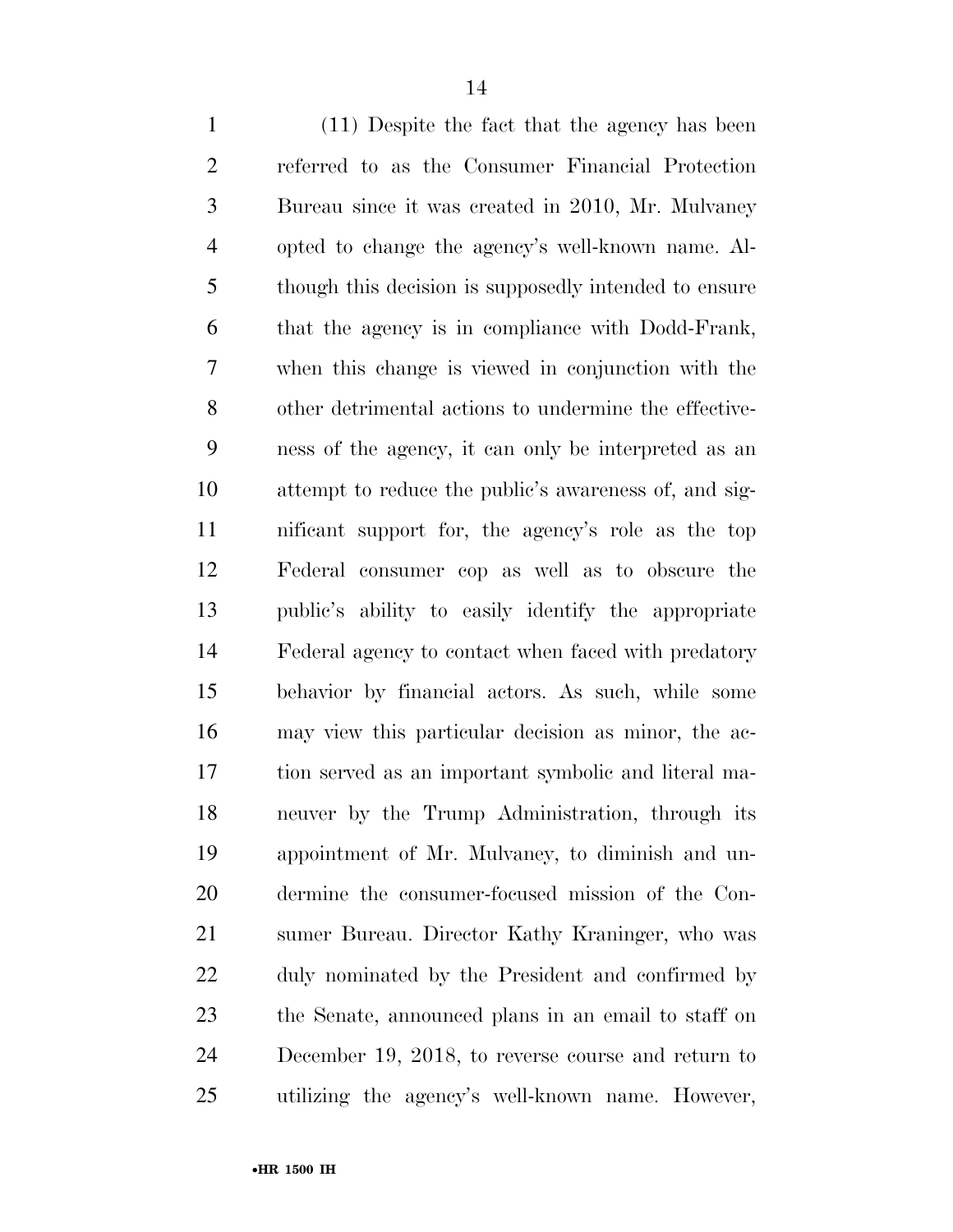questions remain regarding how this change will be implemented and to what extent the agency may continue to utilize Mr. Mulvaney's preferred name in certain circumstances.

 (12) During Mr. Mulvaney's more than 12- month tenure running the agency, he only appeared once before the House Financial Services Committee to discuss his activities at the Consumer Bureau. This is despite the fact that the law requires, at a minimum, the Director's testimony before the Com- mittee semi-annually. This weak congressional over- sight under the direction of the previous Republican Majority pales in comparison to their oversight of the Consumer Bureau during former Director Rich- ard Cordray's tenure. During Director Cordray's tenure, he and other senior Consumer Bureau offi- cials testified before Congress more than 60 times; the agency was compelled to produce more than 200,000 pages of documents in response to over 90 letters of inquiry; more than 20 subpoenas were sent to the Consumer Bureau; and several of the Con- sumer Bureau's former and current employees were compelled to sit for depositions over 21 days, that lasted 136 hours, and produced 3,194 pages of tran-scripts.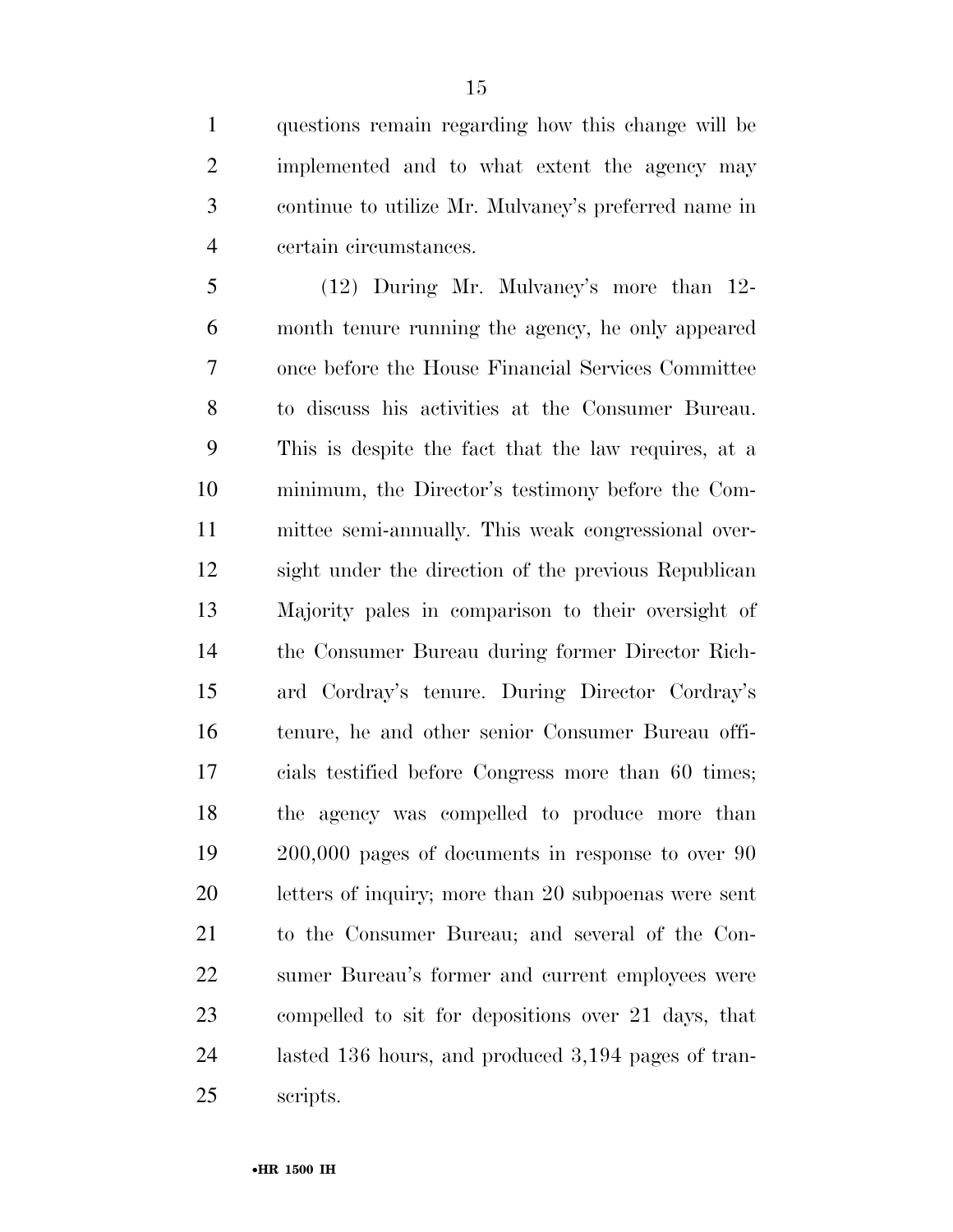(13) Dodd-Frank gives the Director of the Con- sumer Bureau broad administrative and executive powers to, among other things: fix the number of, and appoint and direct, all employees of the agency; direct the establishment and maintenance of divi- sions or other offices within the agency; determine the character of, and the necessity for, the obliga- tions and expenditure of funds; and the use and ex- penditure of funds. These powers, however, are re- quired to be exercised in a manner consistent with carrying out the responsibilities under Title X of Dodd-Frank, which includes complying with the enu- merated Federal consumer financial laws under the Title, and satisfying the obligations in other applica- ble laws. Mr. Mulvaney's destructive actions have demonstrated the need for legislation to reorient the Director's discretionary authority to ensure the maintenance of all statutorily mandated policies, functions, and offices of the Consumer Bureau re-gardless of who is leading the agency.

 (b) SENSE OF CONGRESS.—The following is the sense of Congress:

 (1) The Consumer Financial Protection Bureau should meet its statutory purpose in a transparent and accountable manner by operating in a way that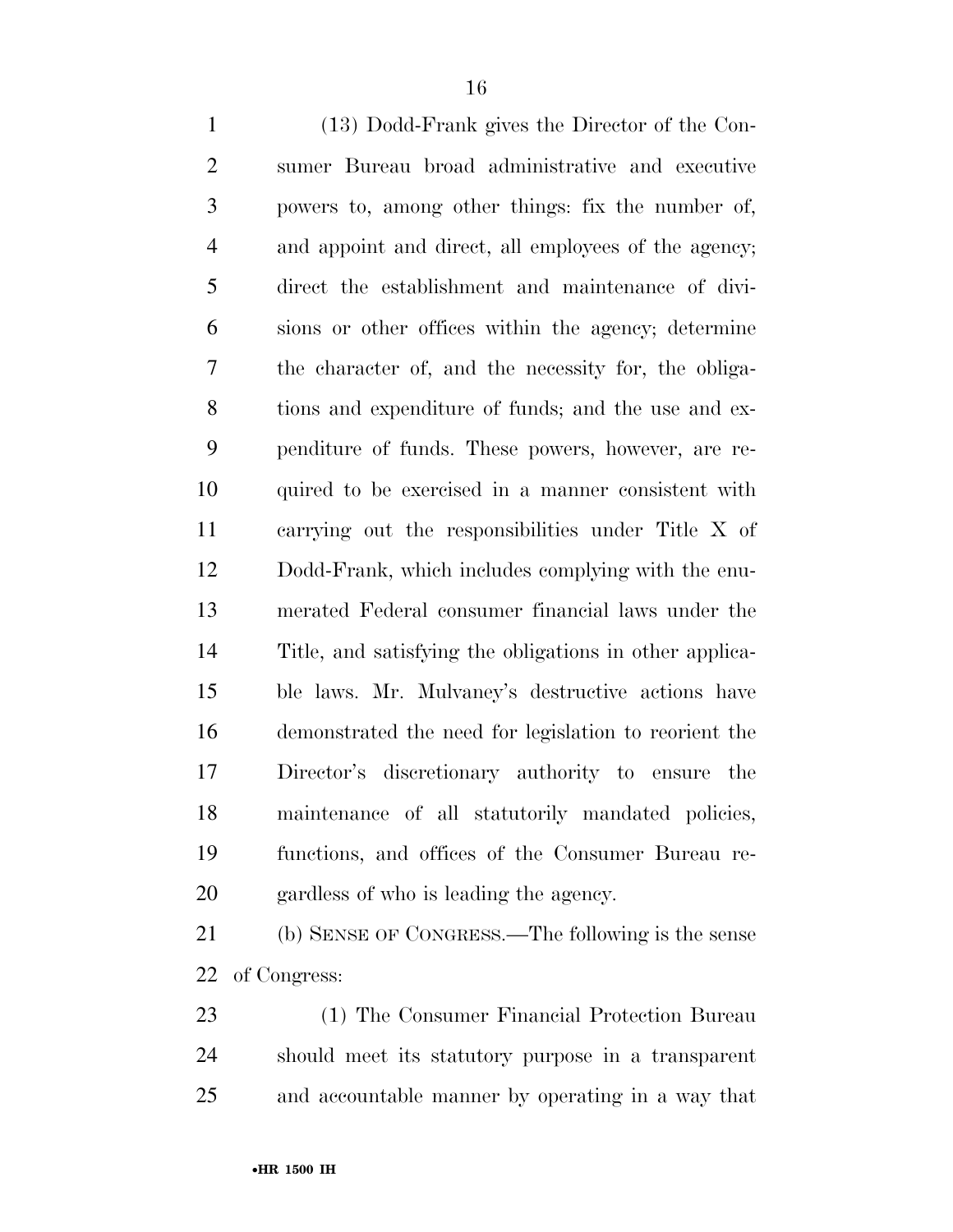is consistent with both the spirit and plain letter of the law. This includes the agency fully carrying out the agency's statutory purpose, objectives, and func- tions, and the agency being transparent, timely, and responsive to all requests from Congress.

 (2) Dodd-Frank underscores that the agency is designed to serve as an independent Federal agency that is primarily focused on the protection of all con- sumers, without any undue influence of partisan whims and special industry interests, in carrying out its responsibilities and duties.

 (3) The official name of the agency should be consistent with this mandate, and the agency should, figuratively and literally, put ''Consumers'' first by using its better-known name as the ''Consumer Fi- nancial Protection Bureau''. Thus, any remaining utilization by the agency of the name, ''Bureau of Consumer Financial Protection'', or the acronym ''BCFP'', should cease in all forms.

 (4) The statute establishing the Consumer Bu- reau has been grossly misinterpreted under Mr. Mulvaney's leadership, in a manner that is incon- sistent with the agency's statutory purpose, objec- tives, and functions. One example of this was Mr. Mulvaney's inane suggestion that the statutory re-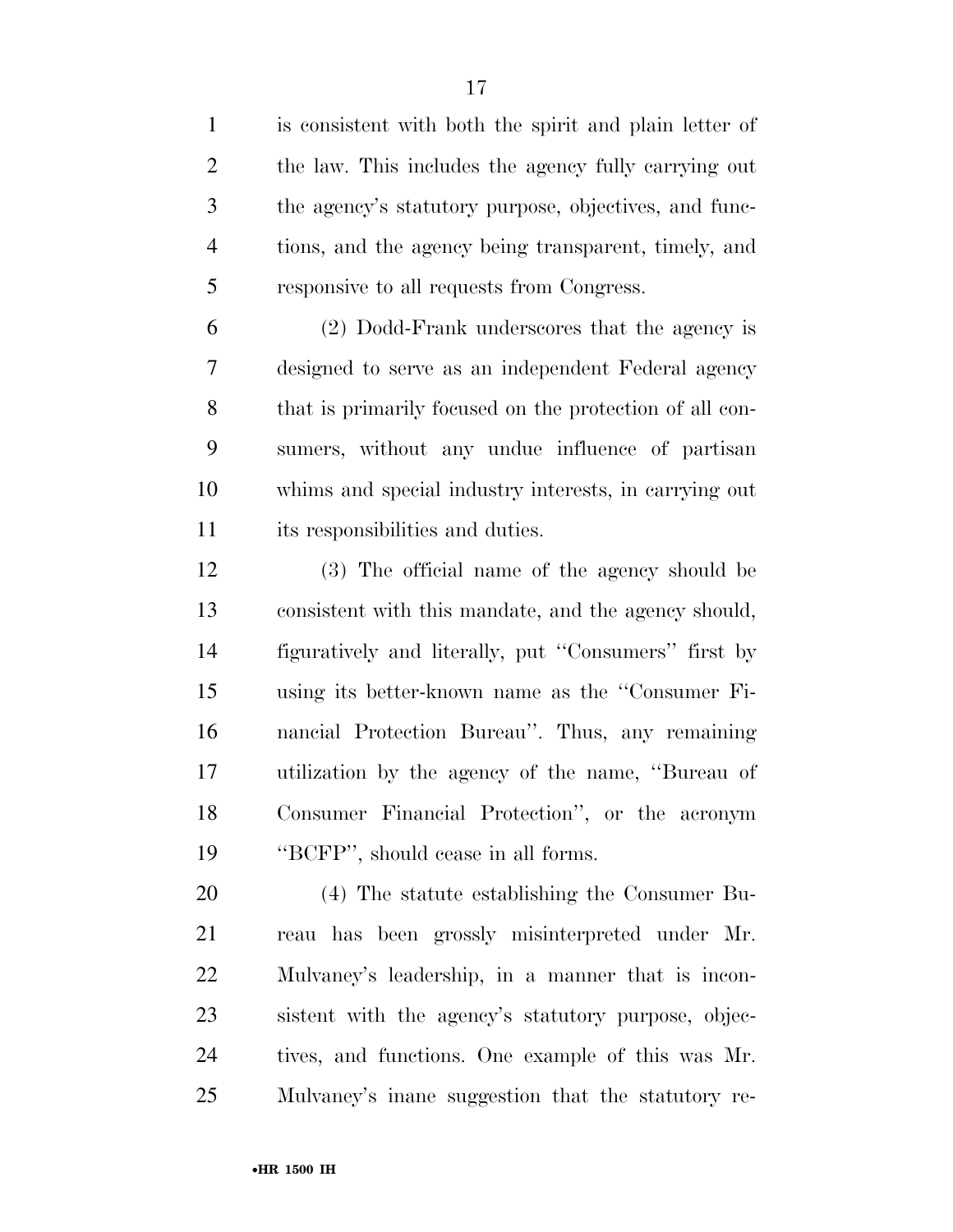quirement for the Director to appear before relevant Congressional Committees to discuss its semi-annual reports could be interpreted as requiring the Direc- tor merely to attend a hearing and not answer ques- tions, despite the well-established interpretation of a similar statutory requirement for the Chair of the Federal Reserve Board of Governors to appear be- fore the House Financial Services Committee and the Senate Banking, Housing, and Urban Affairs Committee on a semi-annual basis about the mone- tary policy report, as required by the Humphrey- Hawkins Full Employment Act. In the face of such blatant and disrespectful attempts to warp the au- thorizing and oversight role of the first branch of the Federal Government—the United States Con- gress—by the Trump Administration, Congress must, in this instance, now refine the Consumer Bu- reau's authority to ensure that the vital role that the Consumer Bureau should be playing within the country's financial regulatory regime is not effec-21 tively destroyed by the agency's current leadership. (5) The Consumer Bureau, now under a new

 Director, should promptly reverse all anti-consumer actions taken during Mr. Mulvaney's tenure, includ-ing the actions identified by this legislation, to en-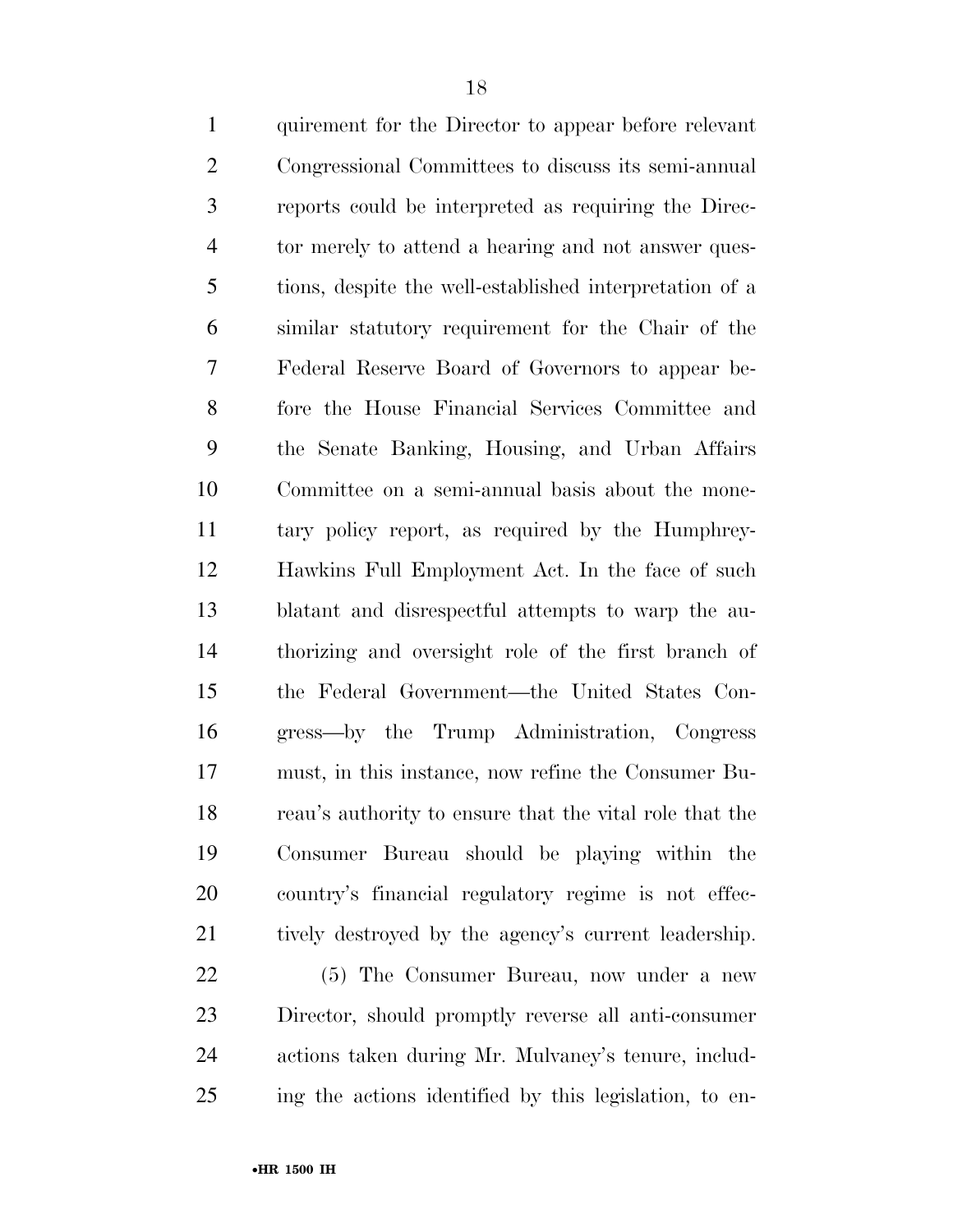sure that the agency is fully complying with its stat- utory purpose, objectives, and functions to protect all consumers, including communities of color and vulnerable populations. One important action is for the Consumer Bureau to resume robust fair lending enforcement to ensure that every consumer has fair and equal access to affordable financial products and services. Another demonstration of this would be for the Consumer Bureau to immediately resume super- vision of its regulated entities for compliance with the Military Lending Act to ensure for the most ro- bust and efficient protection of active-duty servicemembers and their families. Other examples include the Consumer Bureau significantly revising its strategic plan to align it with its statutory pur- pose, objectives and functions, and for the agency to immediately resume coordinating closely with other Federal agencies, such as the Department of Edu- cation and the Department of Defense, and State regulators, as is required by section 1015 of Dodd- Frank to, ''promote consistent regulatory treatment of consumer financial and investment products and services.''

 (6) While the legislation is a direct response to address many of the misguided decisions that have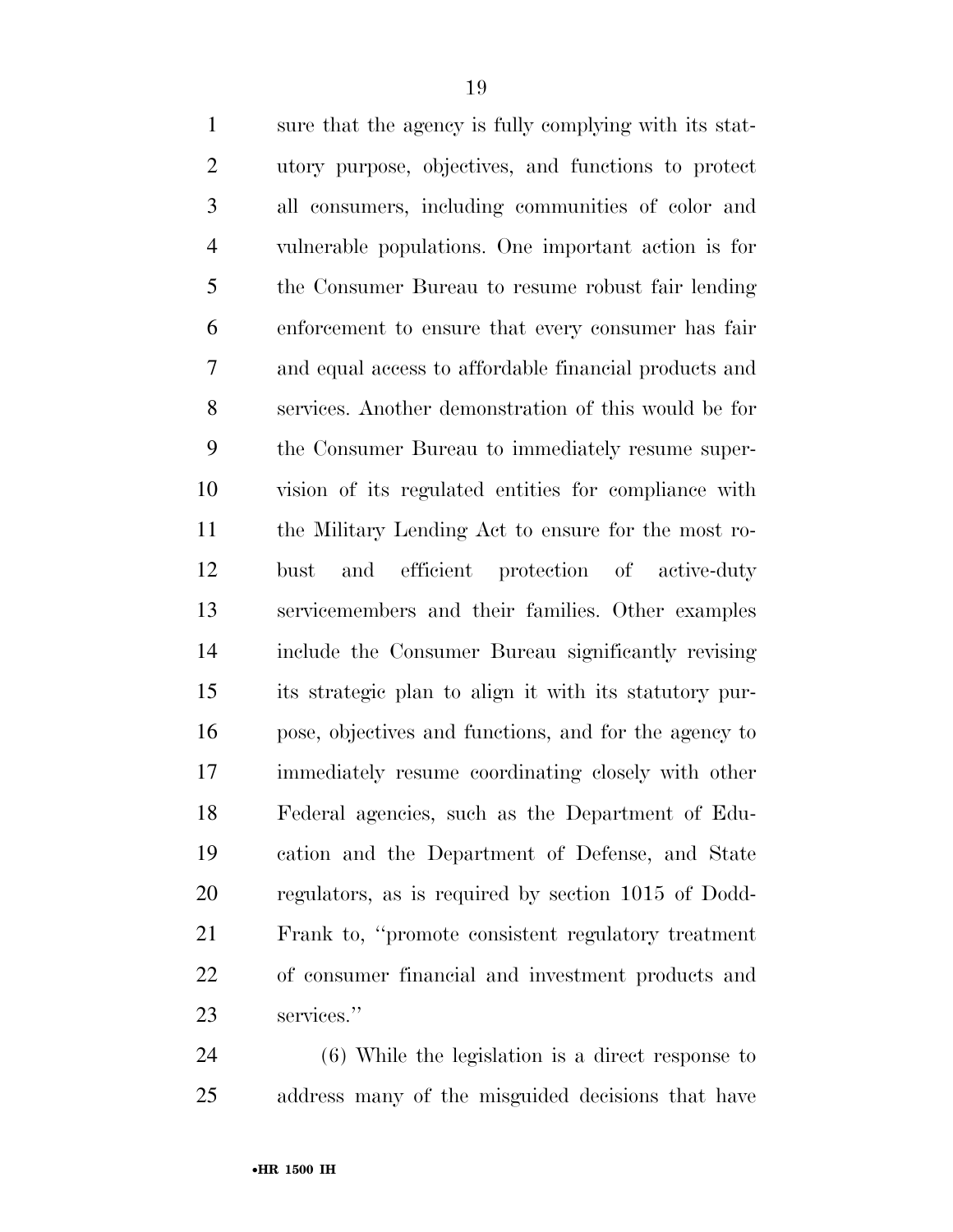been orchestrated under Mr. Mulvaney's leadership at the Consumer Bureau that have been exposed to the public, as of the date of the bill's introduction, and sharply criticized by numerous Federal and State officials, including law enforcement, as well as organizations representing servicemembers, senior citizens, and other vulnerable consumer populations, this legislation should not be viewed as an exhaus- tive list to fix all the damaging actions that may have occurred at this agency since the departure of former Director Cordray in November 2017, particu- larly since detailed information revealing the full scope, nature, and extent of the current flawed oper- ation of the agency, and the adverse impact result- ing from these actions, may not yet be publicly avail- able. Rather, this legislation should be interpreted as an attempt to highlight and resolve a small sample of the publicly known egregious statements, deci- sions, and actions that have occurred since Novem-ber 2017.

#### **SEC. 3. CONSUMER FINANCIAL PROTECTION BUREAU.**

 (a) IN GENERAL.—Section 1011(a) of the Consumer Financial Protection Act of 2010 (12 U.S.C. 5491(a)) is amended by striking ''Bureau of Consumer Financial Pro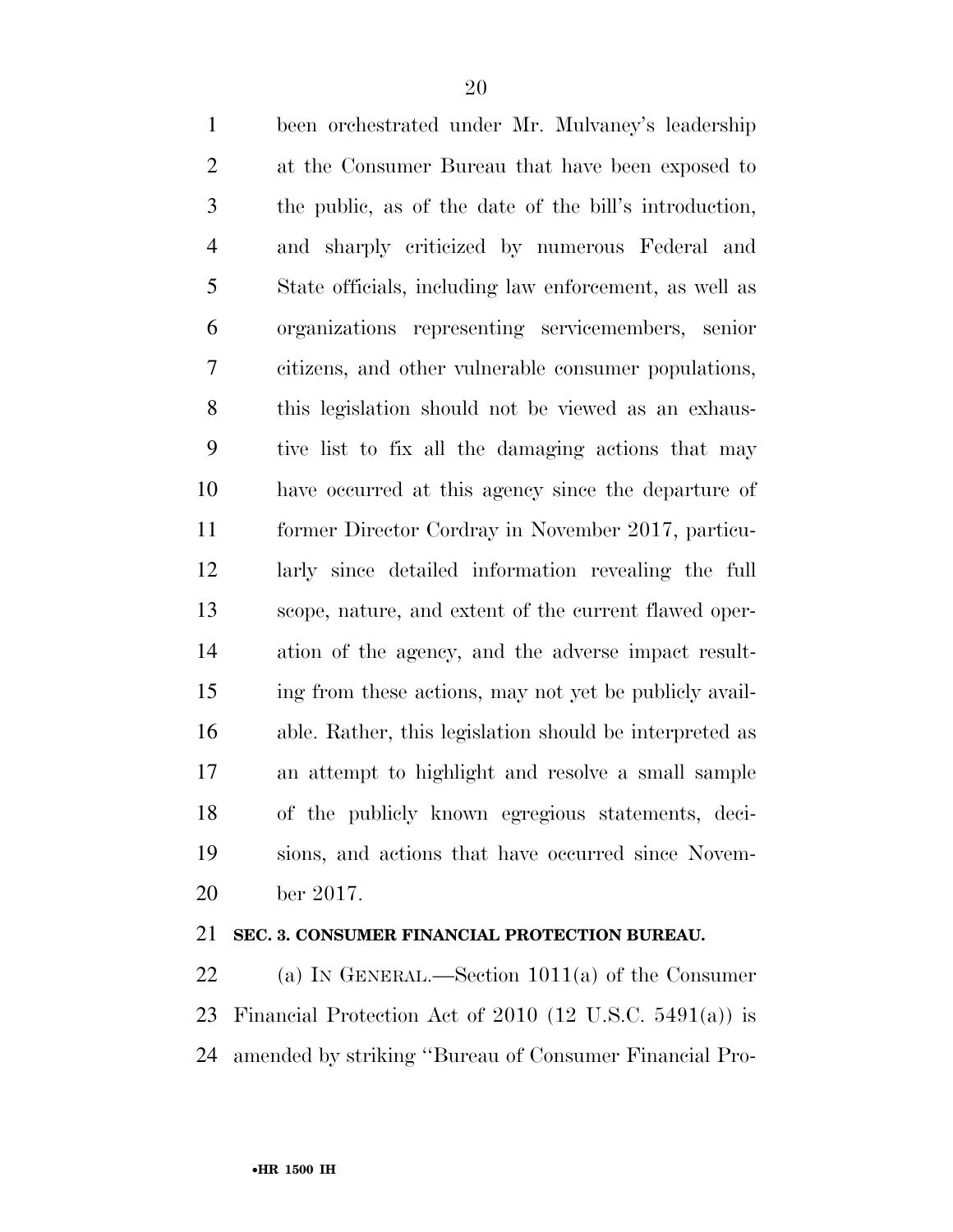tection'' and inserting ''Consumer Financial Protection Bureau''.

 (b) DEEMING OF NAME.—Any reference in any law, regulation, document, record, or other paper of the United States to the ''Bureau of Consumer Financial Protection'' shall be deemed a reference to the ''Consumer Financial Protection Bureau''.

 (c) NAME USE REQUIREMENT.—Section 1011 of the Consumer Financial Protection Act of 2010 (12 U.S.C. 5491) is amended by adding at the end the following:

11 ""(f) NAME USE REQUIREMENT.—The Consumer Fi- nancial Protection Bureau shall refer to itself in any pub- lic communication, including on any website, as the 'Con-sumer Financial Protection Bureau' or the 'CFPB'.''.

#### **SEC. 4. CONFORMING AMENDMENTS.**

 (a) IN GENERAL.—The Acts described under sub- section (b) are amended by striking ''Bureau of Consumer Financial Protection'' each place such term appears and inserting ''Consumer Financial Protection Bureau''.

 (b) ACTS TO CONFORM.—The Acts described in this subsection are as follows:

 (1) The Alternative Mortgage Transaction Par-ity Act of 1982 (12 U.S.C. 3801 et seq.).

 (2) The Consumer Credit Protection Act (15 U.S.C. 1601 et seq.).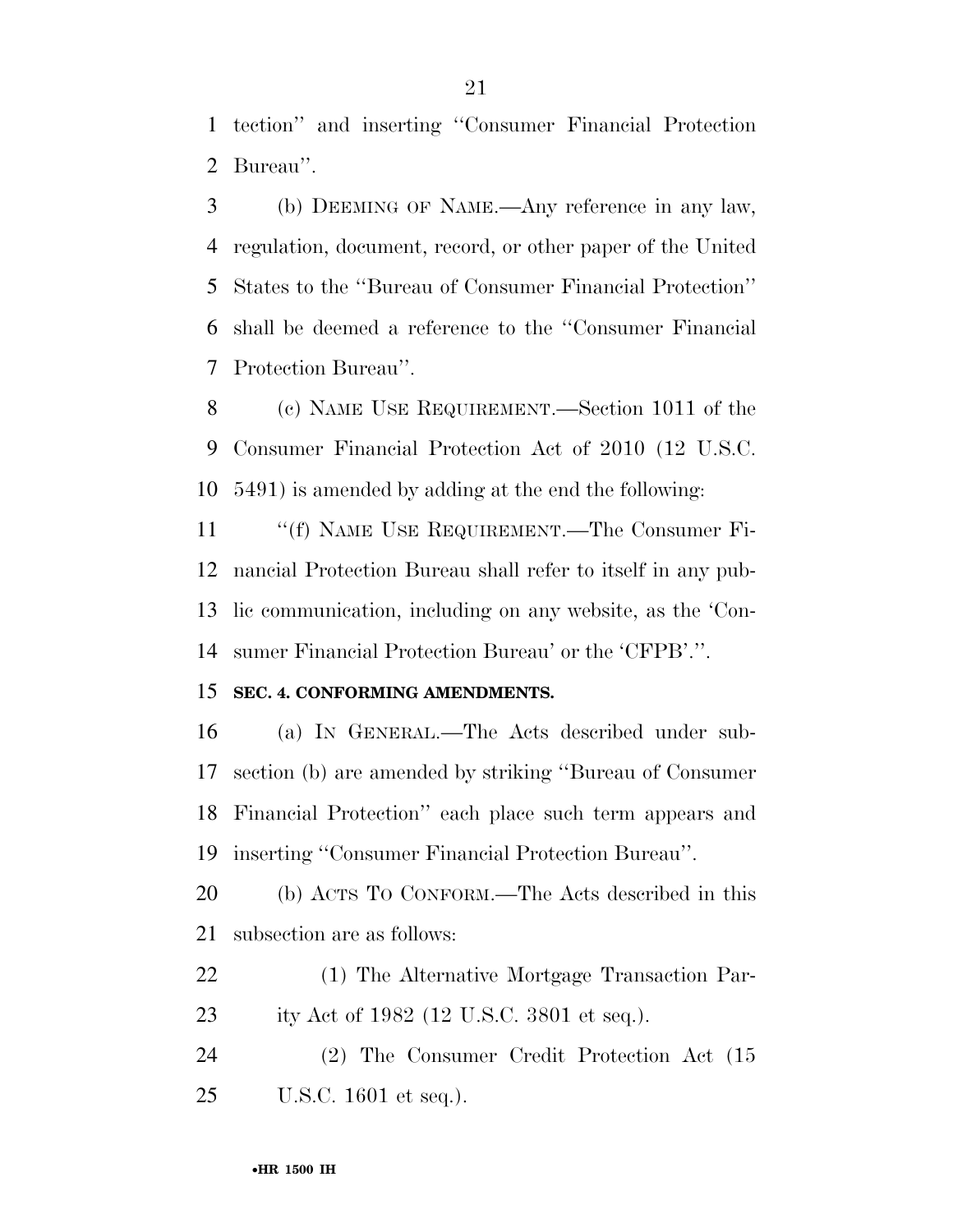| $\mathbf{1}$   | (3) The Dodd-Frank Wall Street Reform and              |
|----------------|--------------------------------------------------------|
| $\overline{2}$ | Consumer Protection Act (12 U.S.C. 5301 et seq.).      |
| 3              | (4) The Expedited Funds Availability Act (12)          |
| $\overline{4}$ | U.S.C. 4001 et seq.).                                  |
| 5              | (5) The Federal Deposit Insurance Act (12)             |
| 6              | U.S.C. 1811 et seq.).                                  |
| $\overline{7}$ | (6) The Federal Financial Institutions Exam-           |
| 8              | ination Council Act of 1978 (12 U.S.C. 3201 et         |
| 9              | seq.).                                                 |
| 10             | (7) The Financial Institutions Reform, Recov-          |
| 11             | ery, and Enforcement Act of 1989 (12 U.S.C. 1811       |
| 12             | note et seq.).                                         |
| 13             | (8) The Financial Literacy and Education Im-           |
| 14             | provement Act (20 U.S.C. 9701 et seq.).                |
| 15             | $(9)$ The Gramm-Leach-Bliley Act $(12 \text{ U.S.C.})$ |
| 16             | 1811 note et seq.).                                    |
| 17             | (10) The Home Mortgage Disclosure Act of               |
| 18             | 1975 (12 U.S.C. 2801 et seq.).                         |
| 19             | (11) The Homeowners Protection Act of 1998             |
| 20             | $(12 \text{ U.S.C. } 4901 \text{ et seq.}).$           |
| 21             | $(12)$ The Inspector General Act of 1978 (5)           |
| 22             | U.S.C. App 2).                                         |
| 23             | (13) The Interstate Land Sales Full Disclosure         |
| 24             | Act (15 U.S.C. 1701 et seq.).                          |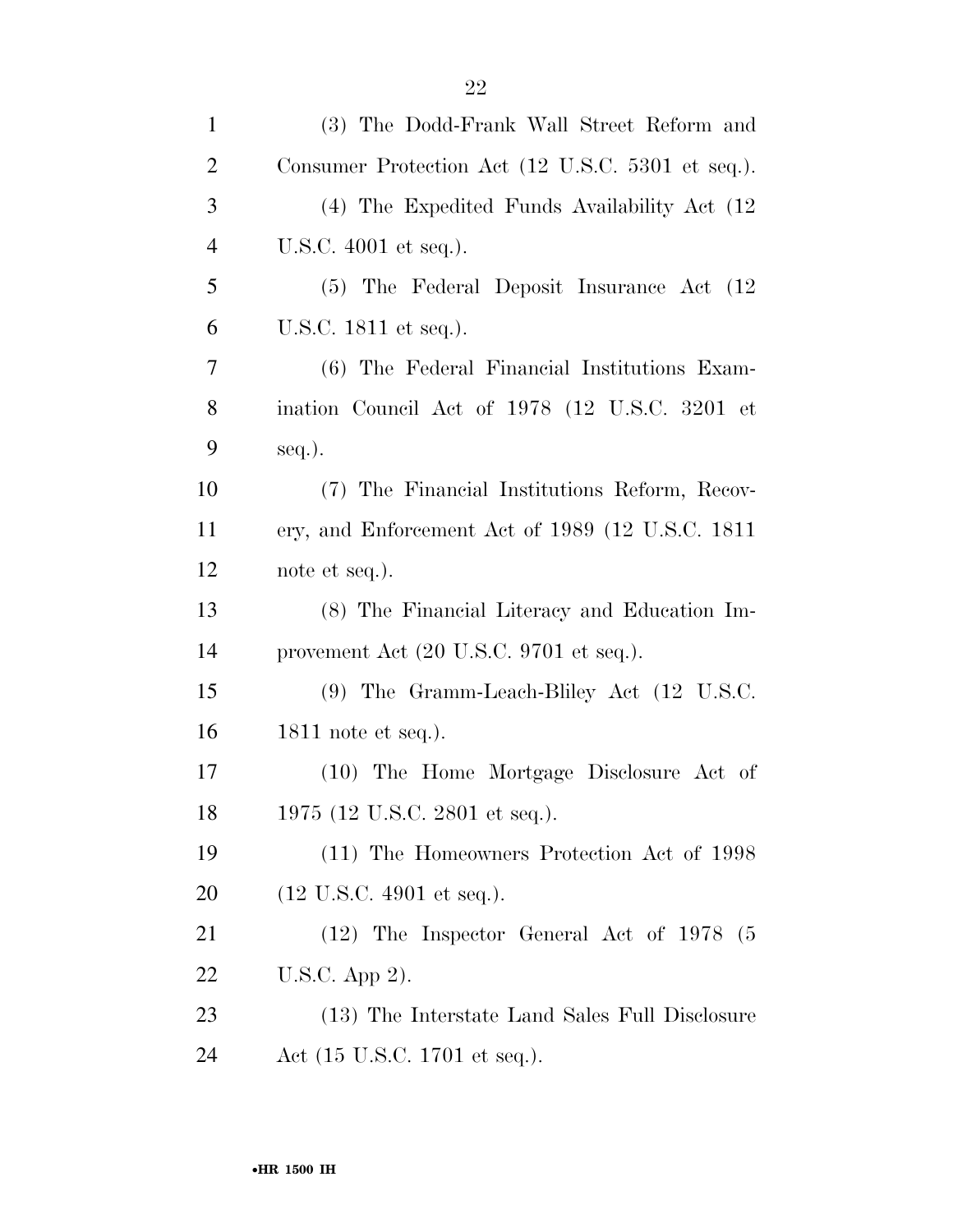| $\mathbf{1}$   | (14) The Omnibus Appropriations Act, 2009                  |
|----------------|------------------------------------------------------------|
| $\overline{2}$ | (Public Law $111-8$ ).                                     |
| 3              | (15) The Real Estate Settlement Procedures                 |
| 4              | Act of 1974 (12 U.S.C. 2601 et seq.).                      |
| 5              | (16) Title LXII of the Revised Statutes of the             |
| 6              | United States (12 U.S.C. 21 et seq.).                      |
| 7              | (17) The Right to Financial Privacy Act of                 |
| 8              | 1978 (12 U.S.C. 3401 et seq.).                             |
| 9              | (18) The S.A.F.E. Mortgage Licensing Act of                |
| 10             | 2008 (12 U.S.C. 5101 et seq.).                             |
| 11             | (19) The Telemarketing and Consumer Fraud                  |
| 12             | and Abuse Prevention Act (15 U.S.C. 6101 et seq.).         |
| 13             | (20) Title 5, United States Code.                          |
| 14             | $(21)$ Title 10, United States Code.                       |
| 15             | (22) Title 44, United States Code.                         |
| 16             | SEC. 5. EXECUTIVE AND ADMINISTRATION POWERS.               |
| 17             | (a) OFFICE RESPONSIBILITIES.—Section 1012 of the           |
| 18             | Consumer Financial Protection Act of 2010 (12 U.S.C.       |
| 19             | $5492$ ) is amended—                                       |
| 20             | $(1)$ by redesignating subsection $(e)$ as sub-            |
| 21             | section $(d)$ ; and                                        |
| <u>22</u>      | $(2)$ by inserting after subsection (b) the fol-           |
| 23             | lowing:                                                    |
| 24             | "(c) OFFICE RESPONSIBILITIES.-Notwithstanding              |
| 25             | subsections (a) and (b), section $1013(a)$ , and any other |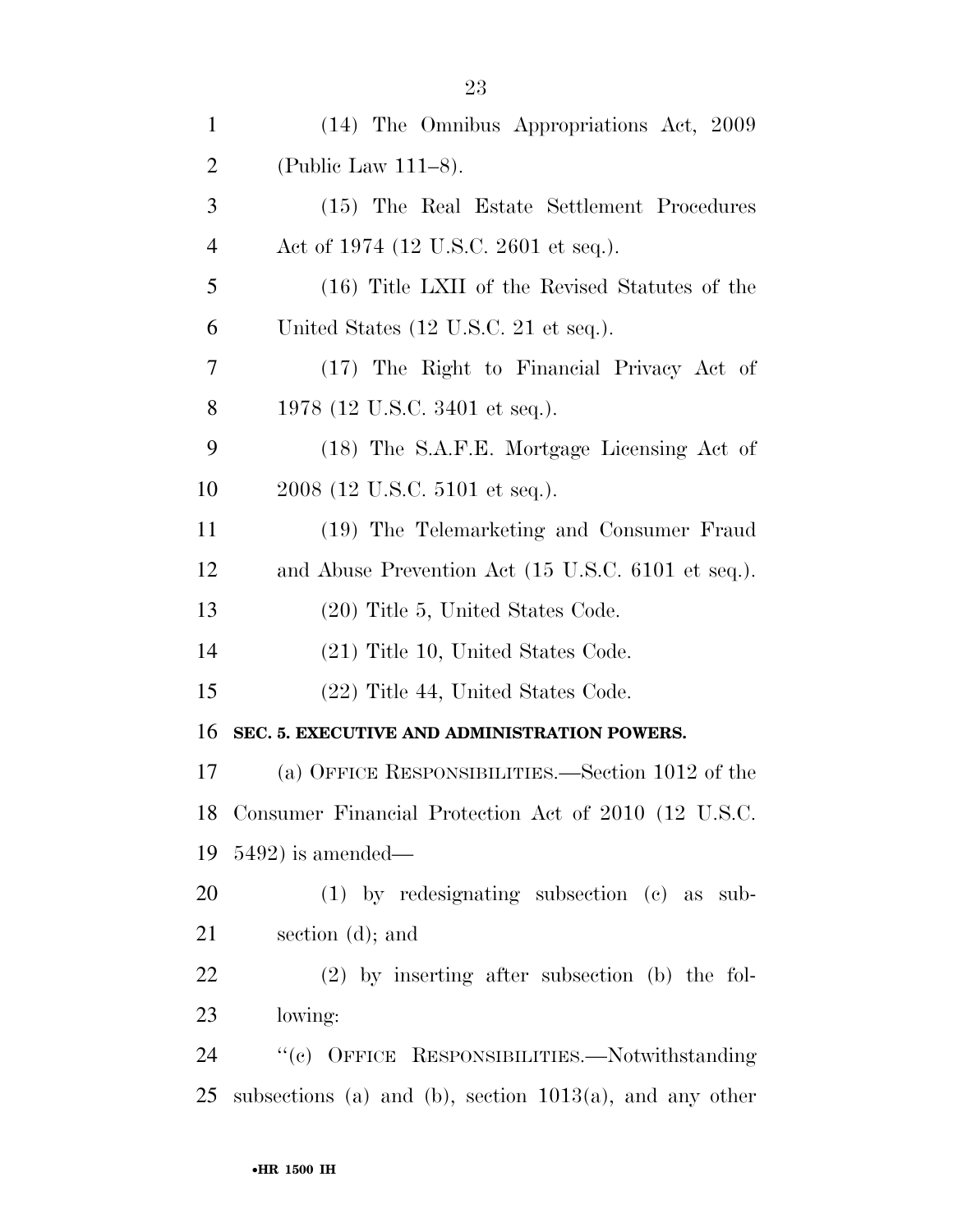provision of law, with respect to the specific functional units and offices described under subsections (b), (c), (d), (e), (g), and (h) of section 1013 and the advisory boards described under section 1014, the Director—

5 "(1) shall ensure that such functional units, of- fices, and boards perform the functions, duties, and coordination assigned to them under the applicable provision of section 1013 or 1014; and

 $(2)$  may not reorganize or rename such units, offices, and boards in a manner not provided for under the applicable provision of section 1013 or 1014.''.

 (b) DUTY TO PROVIDE ADEQUATE STAFFING.—Sec- tion 1013(a)(1) of the Consumer Financial Protection Act 15 of 2010 (12 U.S.C.  $5493(a)(1)$ ) is amended by adding at the end the following:

17 "(D) DUTY TO PROVIDE ADEQUATE STAFFING.—The Director shall ensure that the specific functional units and offices described 20 under subsections (b), (c), (d), (e), (g), and (h) of section 1013, as well as other units and of- fices with supervisory and enforcement duties, are provided with sufficient staff to carry out the functions, duties, and coordination of those units and offices.''.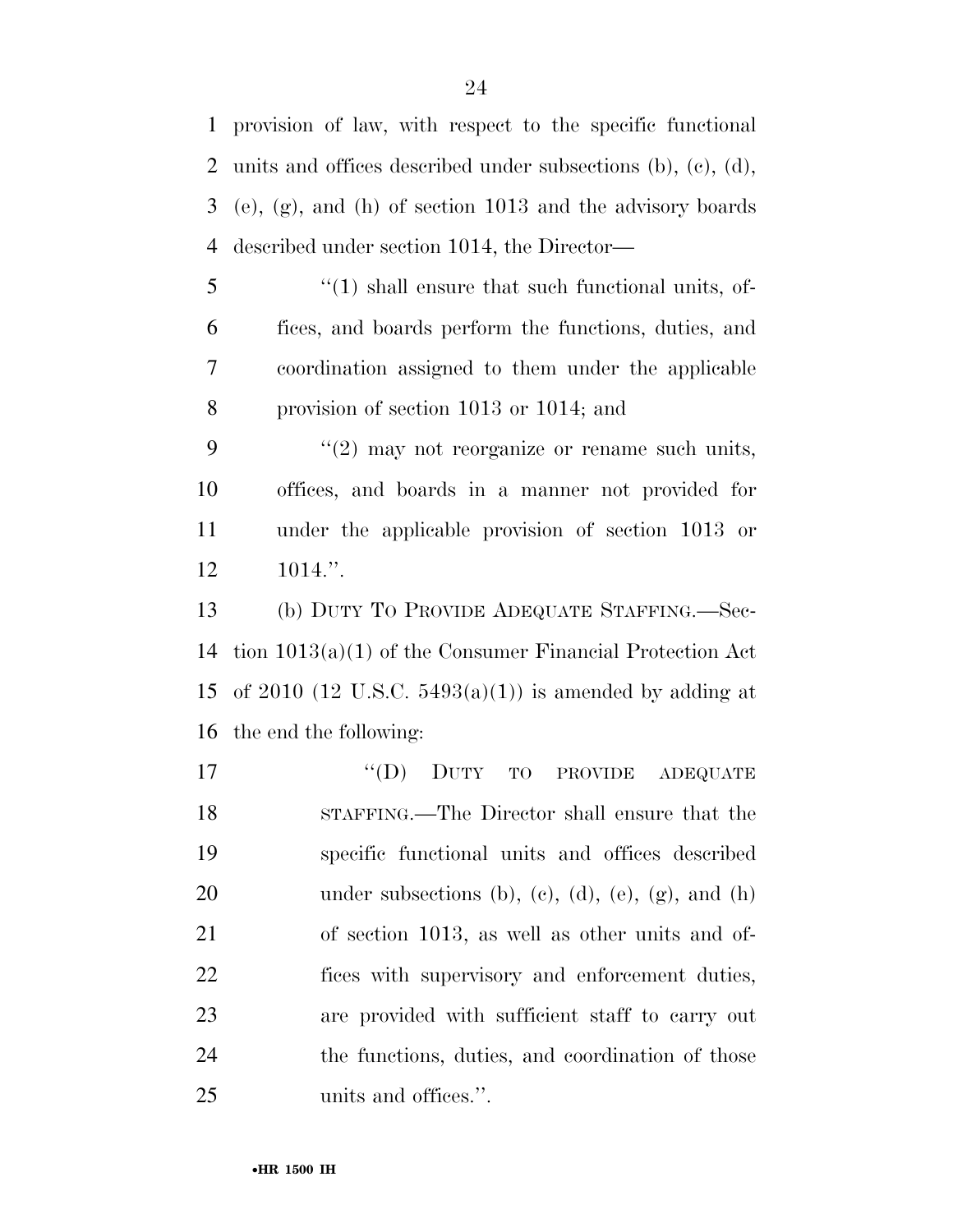| $\mathbf{1}$ | (c) LIMITATION ON POLITICAL APPOINTEES.-Sec-               |
|--------------|------------------------------------------------------------|
| 2            | tion $1013(a)(1)$ of the Consumer Financial Protection Act |
| 3            | of 2010 (12 U.S.C. 5493(a)(1)) is amended by adding at     |
| 4            | the end the following:                                     |
| 5            | LIMITATION ON POLITICAL<br>``(D)<br>$AP-$                  |
| 6            | POINTEES.-                                                 |
| 7            | "(i) IN GENERAL.—In appointing em-                         |
| 8            | ployees of the Bureau who are political ap-                |
| 9            | pointees, the Director shall ensure that the               |
| 10           | number and duties of such political ap-                    |
| 11           | pointees are as similar as possible to those               |
| 12           | of the other Federal primary financial reg-                |
| 13           | ulatory agencies.                                          |
| 14           | ``(ii)<br>POLITICAL APPOINTEES<br>DE-                      |
| 15           | FINED.—For purposes of this subpara-                       |
| 16           | graph, the term 'political appointee' means                |
| 17           | an employee who holds—                                     |
| 18           | $\lq(1)$ a position which has been                         |
| 19           | excepted from the competitive service                      |
| 20           | by reason of its confidential, policy-de-                  |
| 21           | termining, policy-making, or policy-ad-                    |
| 22           | vocating character;                                        |
| 23           | $\lq\lq$ (II) a position in the Senior Ex-                 |
| 24           | ecutive Service as a noncareer<br>$ap-$                    |
| 25           | pointee (as such term is defined in                        |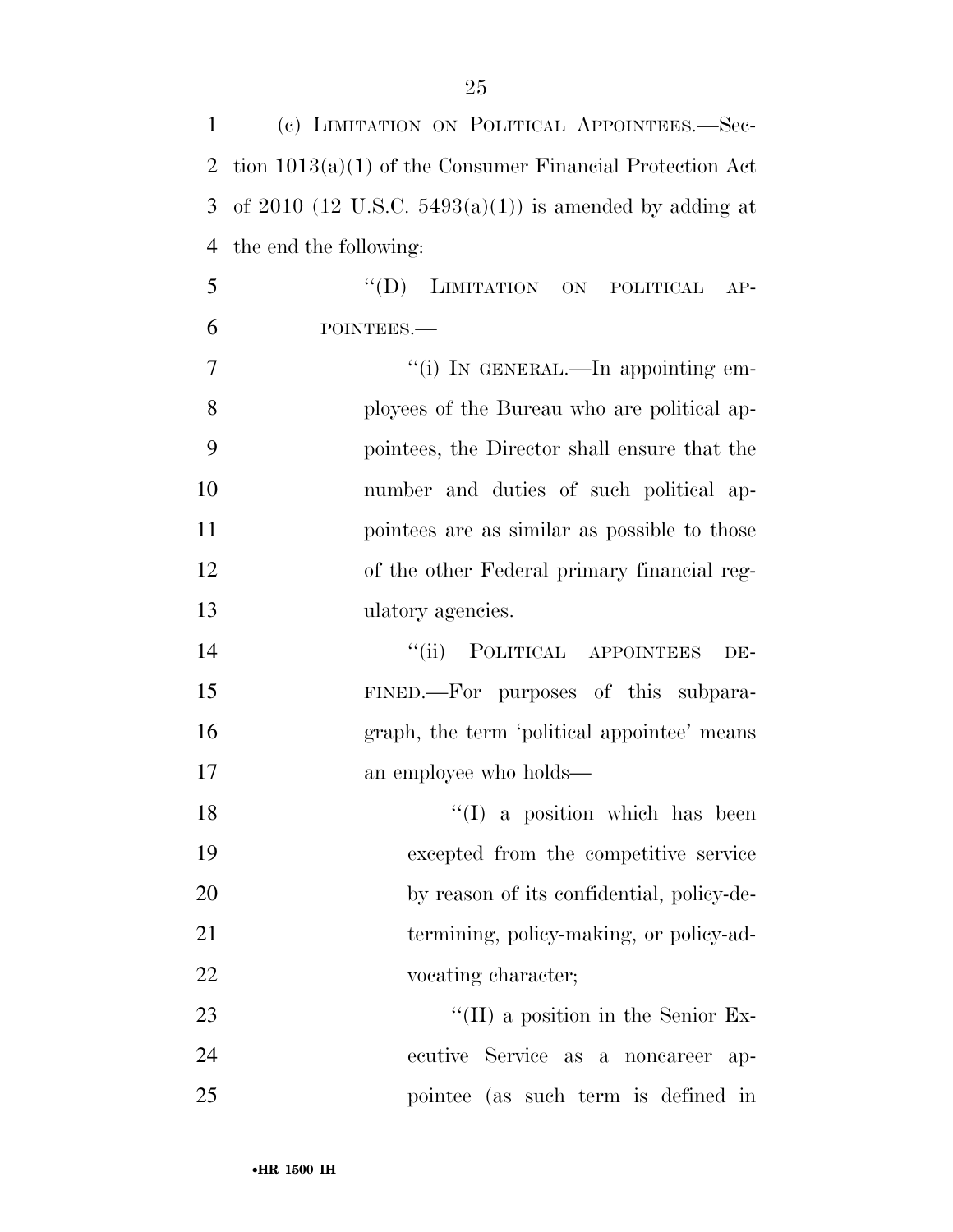| $\mathbf{1}$   | section $3132(a)$ of title 5, United           |
|----------------|------------------------------------------------|
| $\overline{2}$ | States Code); or                               |
| 3              | $\lq\lq$ (III) a position under the Exec-      |
| $\overline{4}$ | utive Schedule (subchapter II of chap-         |
| 5              | ter 53 of title 5, United States               |
| 6              | $Code).$ ".                                    |
| 7              | (d) PUBLIC AVAILABILITY OF COMPLAINT INFORMA-  |
| 8              | $TION$ .                                       |
| 9              | (1) IN GENERAL.—Section $1013(b)(3)$ of the    |
| 10             | Consumer Financial Protection Act of 2010 (12) |
| 11             | U.S.C. $5493(b)(3)$ is amended—                |
| 12             | $(A)$ in subparagraph $(A)$ —                  |
| 13             | (i) by inserting "publicly available"          |
| 14             | before "website";                              |
| 15             | (ii) by inserting "publicly available"         |
| 16             | before "database", each place such term        |
| 17             | appears; and                                   |
| 18             | (iii) by adding at the end the fol-            |
| 19             | lowing: "The Director shall ensure that the    |
| 20             | landing page of the main website of the        |
| 21             | Bureau contains a clear and conspicuous        |
| 22             | hyperlink to the consumer complaint data-      |
| 23             | base described in this subparagraph and        |
| 24             | shall ensure that such database is user-       |
| 25             | friendly and in plain writing (as such term    |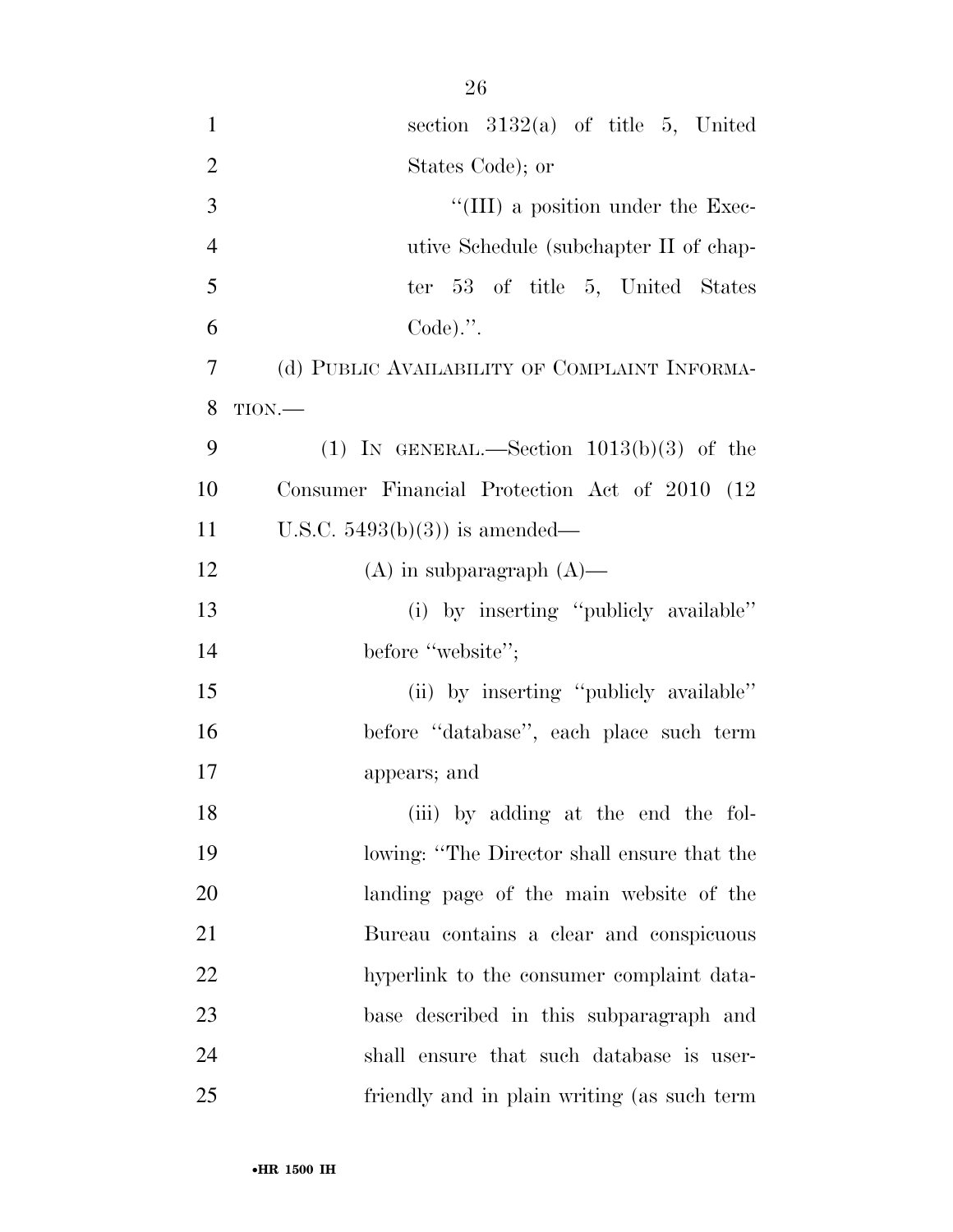| $\mathbf{1}$   | is defined in the Plain Writing Act of       |
|----------------|----------------------------------------------|
| $\overline{2}$ | 2010). The Director shall ensure that all    |
| 3              | information on the website or the database   |
| $\overline{4}$ | that explains how to file a complaint with   |
| 5              | the Bureau, as well as all reports of the    |
| 6              | Bureau with respect to information con-      |
| 7              | tained in the database, shall be provided in |
| 8              | each of the 5 most commonly spoken lan-      |
| 9              | guages, other than English, in the United    |
| 10             | States, as determined by the Bureau of the   |
| 11             | Census on an ongoing basis, and in for-      |
| 12             | mats accessible to individuals with hearing  |
| 13             | or vision impairments."; and                 |
| 14             | (B) by adding at the end the following:      |
| 15             | "(E) PUBLIC AVAILABILITY OF INFORMA-         |
| 16             | TION.                                        |
| 17             | ``(i)<br>IN GENERAL.—The Director            |
| 18             | shall—                                       |
| 19             | $\lq\lq$ (I) make all consumer com-          |
| 20             | plaints available to the public on a         |
| 21             | website of the Bureau;                       |
| 22             | $\lq\lq$ (II) place a clear and con-         |
| 23             | spicuous hyperlink on the landing            |
| 24             | page of the main website of the Bu-          |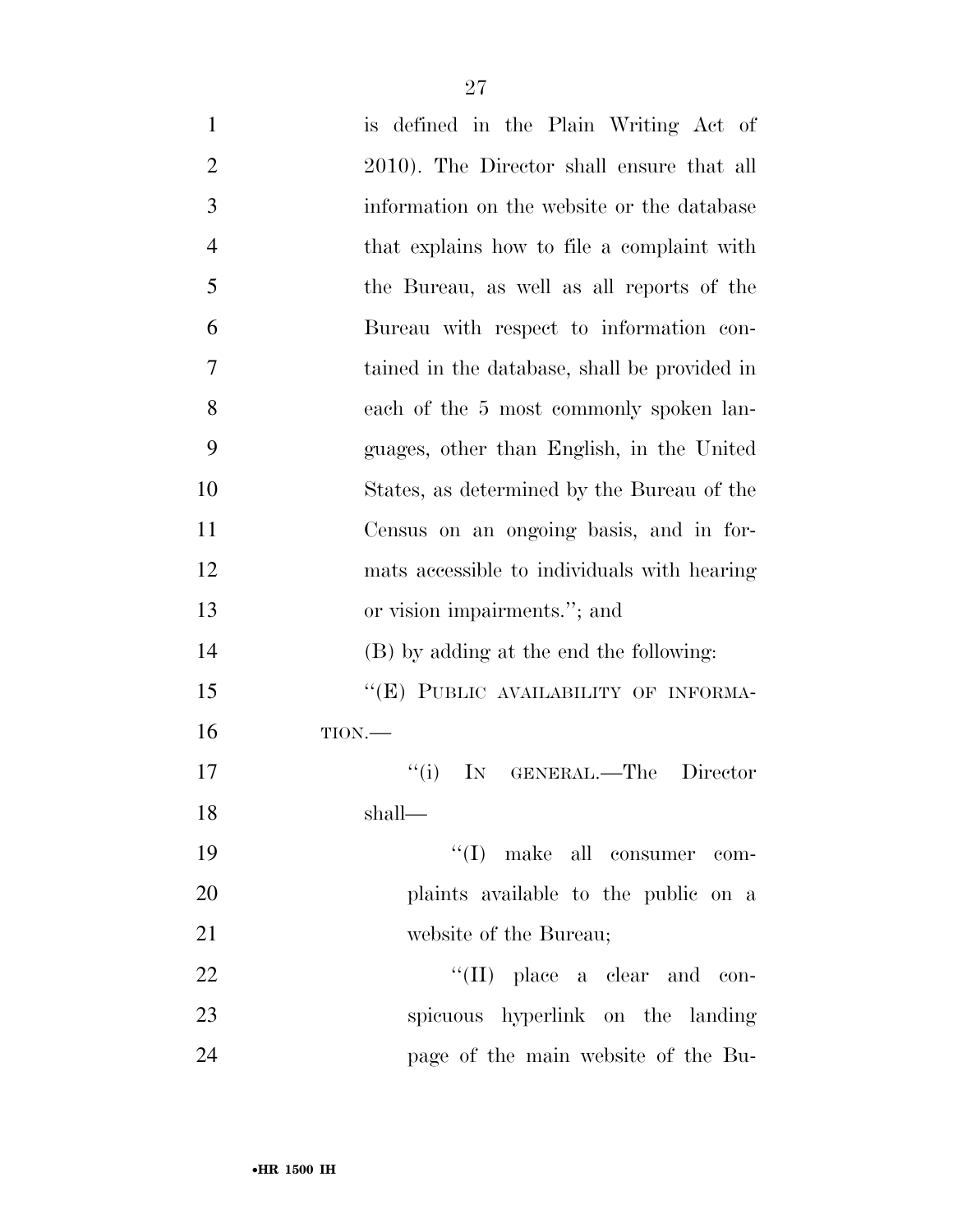| $\mathbf{1}$   | reau to the website described under          |
|----------------|----------------------------------------------|
| $\overline{2}$ | subclause $(I)$ ; and                        |
| 3              | "(III) ensure that such website—             |
| $\overline{4}$ | "(aa) is searchable and sort-                |
| 5              | able by both consumer financial              |
| 6              | product or service and by covered            |
| 7              | person; and                                  |
| 8              | "(bb) is user-friendly and                   |
| 9              | written in plain language.                   |
| 10             | "(ii) INCLUSION OF COMPLAINTS SUB-           |
| 11             | MITTED WITH INQUIRIES.—For purposes          |
| 12             | of clause (i), in addition to all complaints |
| 13             | described under subparagraph (A), con-       |
| 14             | sumer complaints shall include any com-      |
| 15             | plaints submitted with, or as part of, an    |
| 16             | inquiry described under section 1034.        |
| 17             | "(iii) REMOVAL OF PERSONALLY                 |
| 18             | IDENTIFIABLE INFORMATION.-In making          |
| 19             | the information described under clause (i)   |
| 20             | available to the public, the Director shall  |
| 21             | remove all personally identifiable informa-  |
| 22             | tion.".                                      |
| 23             | $(2)$ RULE OF CONSTRUCTION.—                 |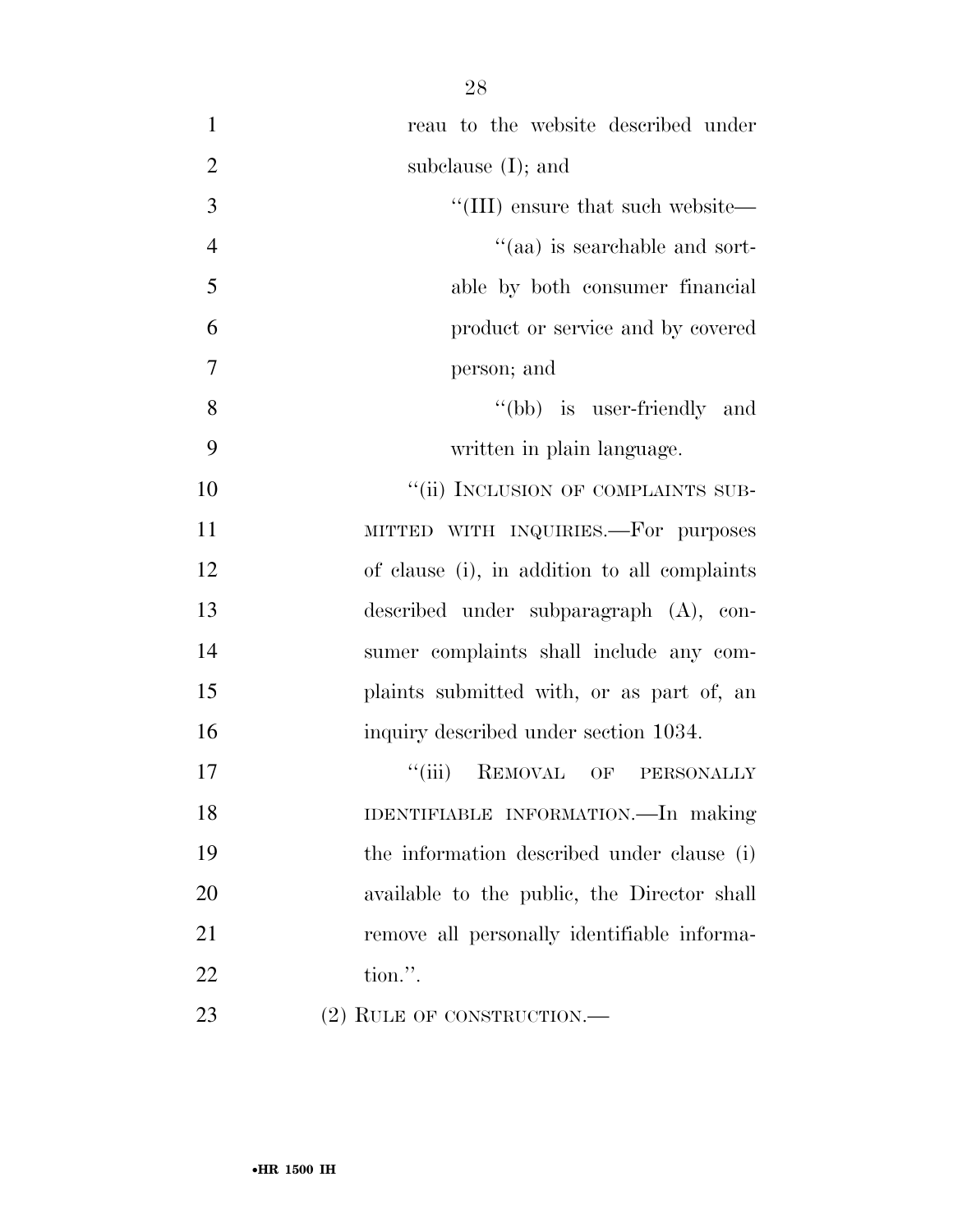| $\mathbf{1}$   | (A) IN GENERAL.—The Director of the              |
|----------------|--------------------------------------------------|
| $\overline{2}$ | Consumer Financial Protection Bureau shall       |
| 3              | ensure-                                          |
| $\overline{4}$ | (i) that the database and website de-            |
| 5              | scribed under section $1013(b)(3)$ of the        |
| 6              | Consumer Financial Protection Act of             |
| 7              | 2010 have, at a minimum, the same avail-         |
| 8              | ability, transparency, and functionality         |
| 9              | that such database and website had prior         |
| 10             | to November 24, 2017; and                        |
| 11             | (ii) that consumers are able, at a min-          |
| 12             | imum, to submit complaints to the Bureau         |
| 13             | with respect to-                                 |
| 14             | (I) any covered person or service                |
| 15             | provider; and                                    |
| 16             | (II) any financial product or                    |
| 17             | service.                                         |
| 18             | (B) DEFINITIONS.—For purposes of this            |
| 19             | paragraph, the terms "covered person", "finan-   |
| 20             | cial product or service", and "service provider" |
| 21             | have the meaning given those terms, respec-      |
| 22             | tively, under section 1002 of the Consumer Fi-   |
| 23             | nancial Protection Act of 2010.                  |
| 24             | (e) MEMORANDA OF UNDERSTANDING.                  |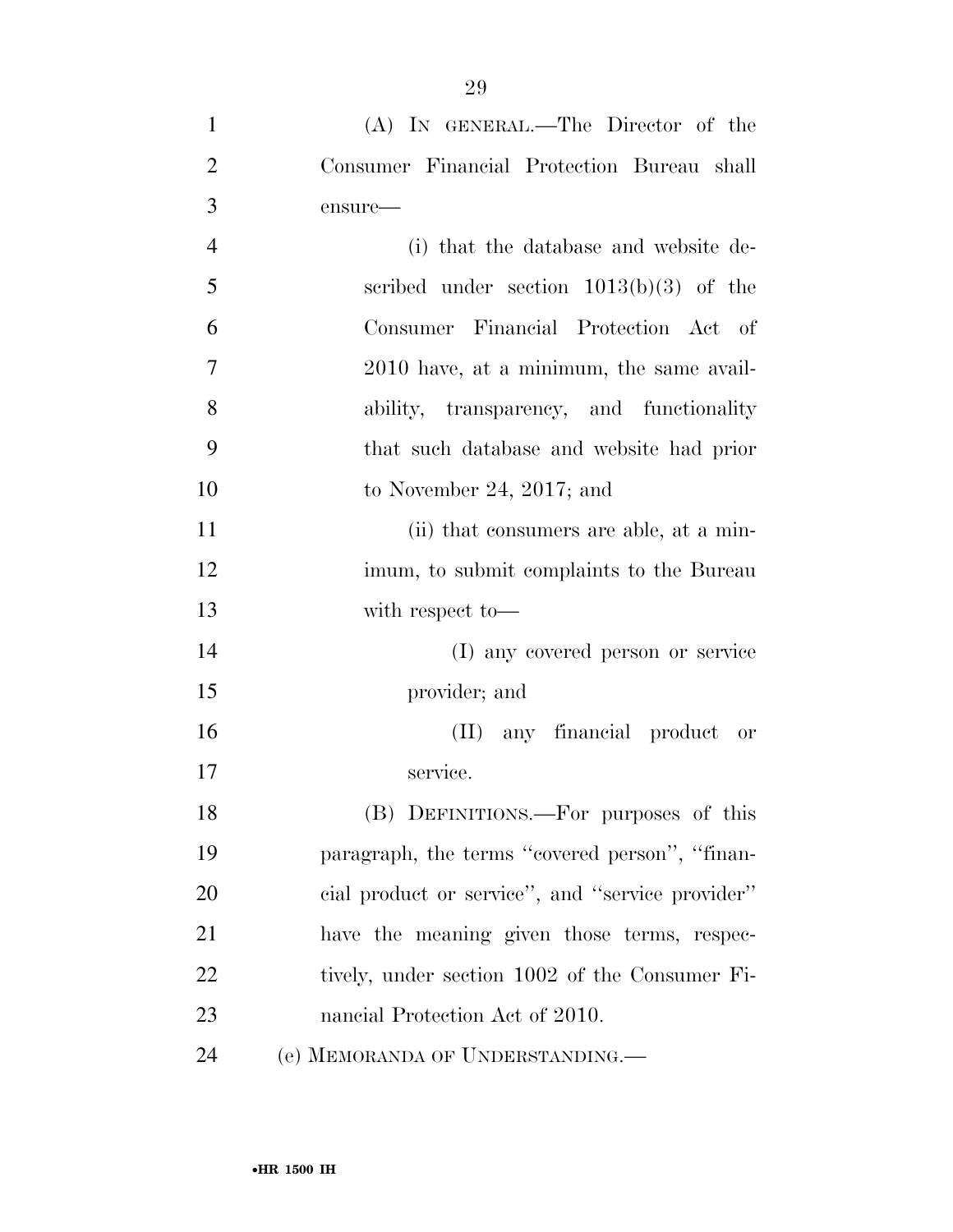| $\mathbf{1}$   | (1) REPORT ON CURRENT MOUS.—Not later                |
|----------------|------------------------------------------------------|
| $\overline{2}$ | than the end of the 30-day period beginning on the   |
| 3              | date of enactment of this Act, the Director of the   |
| $\overline{4}$ | Consumer Financial Protection Bureau shall issue a   |
| 5              | report to the Committee on Financial Services of the |
| 6              | House of Representatives and the Committee on        |
| 7              | Banking, Housing, and Urban Affairs of the Senate    |
| 8              | $listing$ —                                          |
| 9              | (A) each memorandum of understanding in              |
| 10             | effect with the Bureau on November 24, 2017;         |
| 11             | (B) any changes made to such a memo-                 |
| 12             | randum of understanding since such date, in-         |
| 13             | cluding any memorandum of understanding re-          |
| 14             | scinded since such date; and                         |
| 15             | (C) a justification for each such change or          |
| 16             | rescission.                                          |
| 17             | (2) SEMI-ANNUAL REPORT ON MOUS.—Section              |
| 18             | $1016(c)$ of the Consumer Financial Protection Act   |
| 19             | of 2010 (12 U.S.C. 5496(c)) is amended—              |
| 20             | $(A)$ in paragraph $(8)$ , by striking "and" at      |
| 21             | the end;                                             |
| 22             | $(B)$ in paragraph $(9)$ , by striking the pe-       |
| 23             | riod and inserting a semicolon; and                  |
| 24             | (C) by adding at the end the following:              |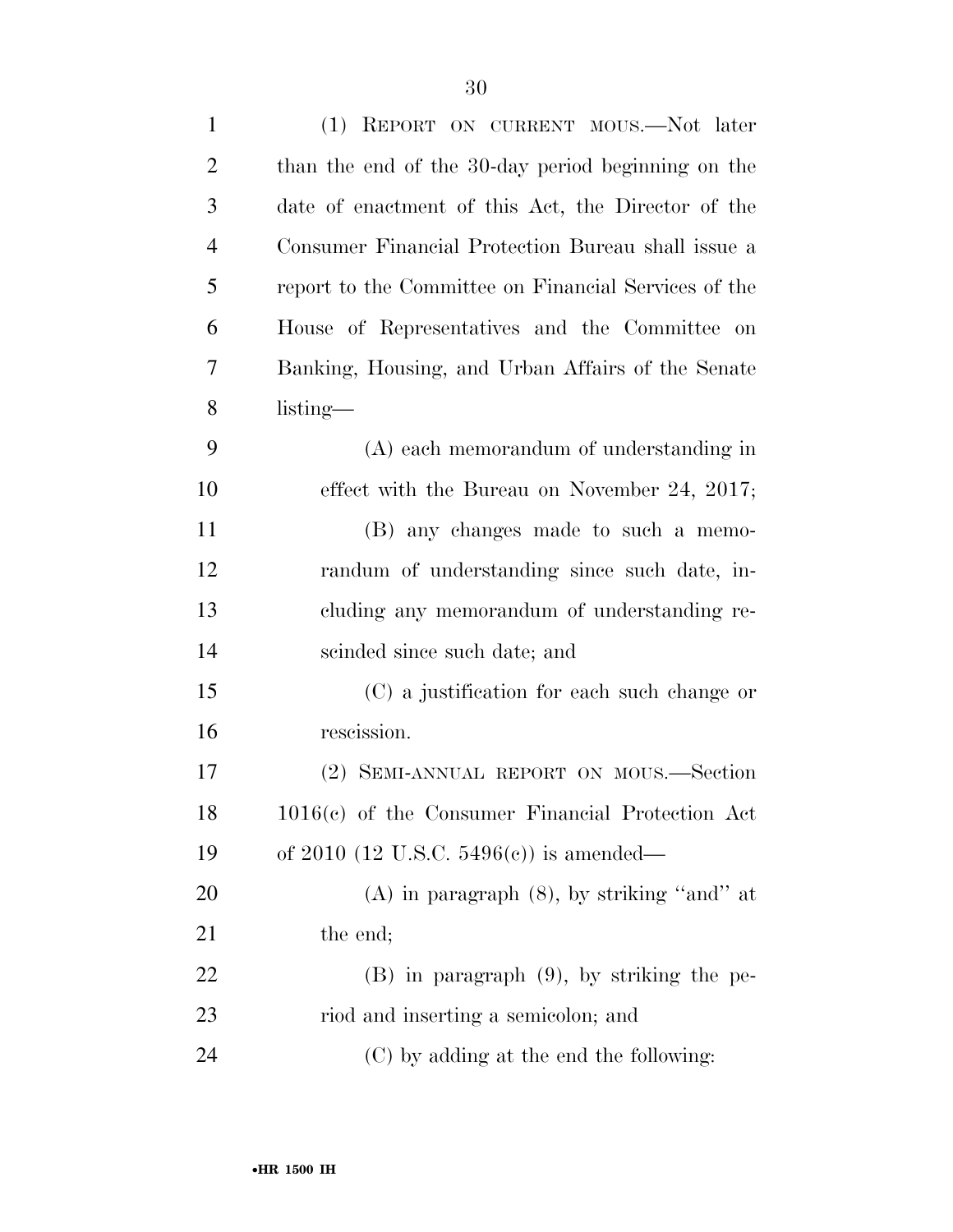1 ''(10) a list of each memorandum of under- standing in effect with the Bureau, any changes made to a memorandum of understanding since the last report was made under subsection (b), and a justification for each such change;''.

## **SEC. 6. OFFICES OF THE CONSUMER FINANCIAL PROTEC-TION BUREAU.**

 (a) CLARIFICATION OF THE DUTIES OF THE OFFICE OF FAIR LENDING AND EQUAL OPPORTUNITY.—Section 1013(c)(2) of the Consumer Financial Protection Act of 2010 (12 U.S.C. 5493(c)(2)) is amended—

 (1) by striking ''Office of Fair Lending and Equal Opportunity shall have such powers and du- ties as the Director may delegate to the Office, in- cluding'' and inserting ''powers and duties of the Of- fice of Fair Lending and Equal Opportunity shall in-clude'';

18 (2) in subparagraph  $(C)$ , by striking "and" at the end;

 (3) in subparagraph (D), by striking the period and inserting a semicolon; and

(4) by adding at the end the following:

23  $\text{``(E)}$  implementing the Bureau's enforce- ment and supervisory authority with respect to fair lending laws; and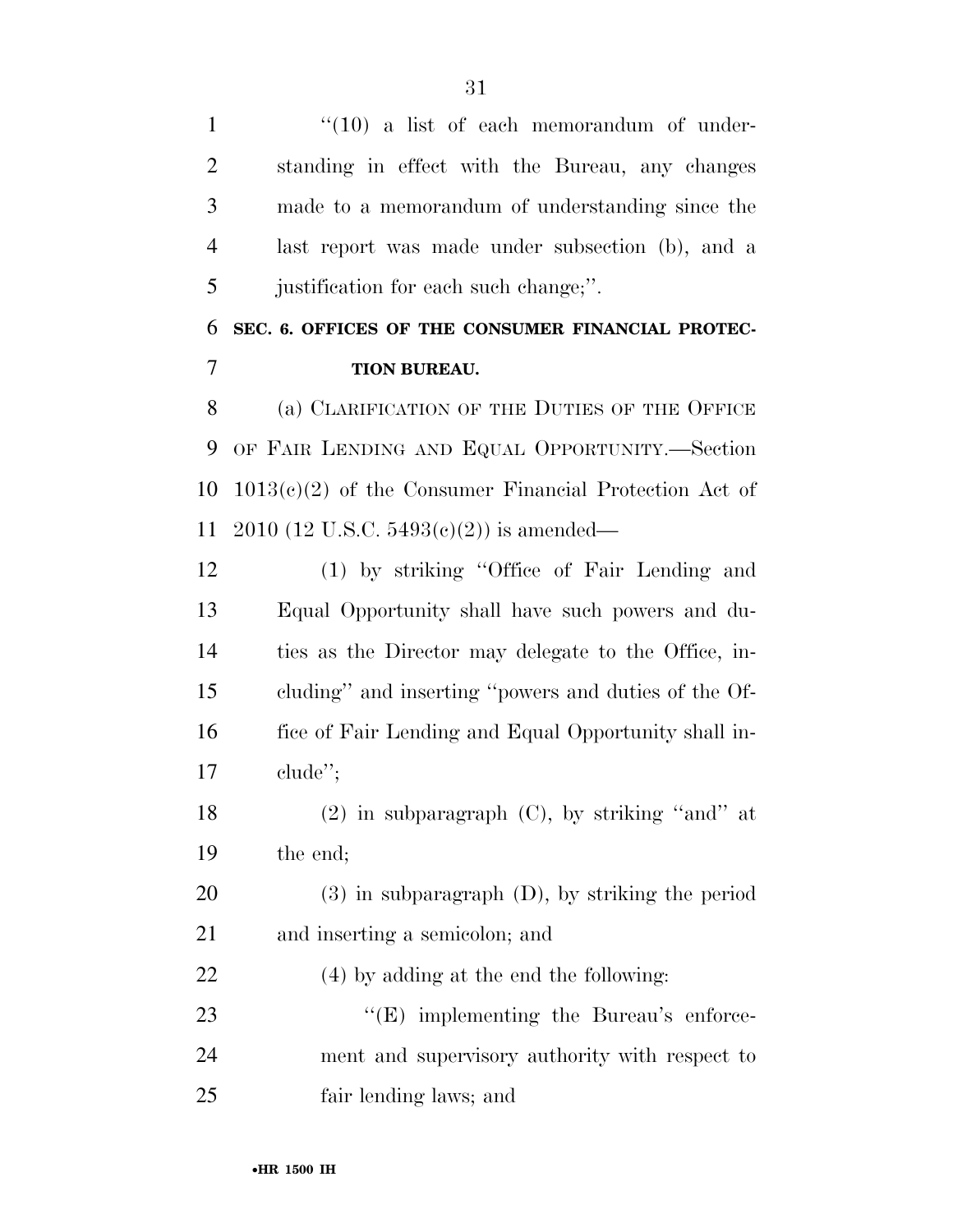| $\mathbf{1}$   | $\lq\lq(F)$ such additional powers and duties as        |
|----------------|---------------------------------------------------------|
| $\overline{2}$ | the Director may determine appropriate.".               |
| 3              | OF STUDENTS AND YOUNG<br>(b)<br>OFFICE<br>CON-          |
| $\overline{4}$ | $SUMERS$ .                                              |
| 5              | (1) IN GENERAL.—Section 1013 of the Con-                |
| 6              | sumer Financial Protection Act of 2010 (12 U.S.C.       |
| 7              | $5493$ ) is amended—                                    |
| 8              | $(A)$ by redesignating subsection $(h)$ as sub-         |
| 9              | section (i); and                                        |
| 10             | (B) by inserting after subsection (g) the               |
| 11             | following:                                              |
| 12             | "(h) OFFICE OF STUDENTS AND YOUNG CON-                  |
| 13             | SUMERS.-                                                |
| 14             | "(1) IN GENERAL.—The Director shall, not                |
| 15             | later than the end of the 60-day period beginning on    |
| 16             | the date of enactment of this section, establish an     |
| 17             | Office of Students and Young Consumers, which           |
| 18             | shall work to empower students, young people, and       |
| 19             | their families to make more informed financial deci-    |
| 20             | sions about saving and paying for college, accessing    |
| 21             | safer and more affordable financial products and        |
| 22             | services, all matters related to private education      |
| 23             | loans (as defined under section $1035(e)$ ), and repay- |
| 24             | ing student loan debt, including private education      |
| 25             | loans.                                                  |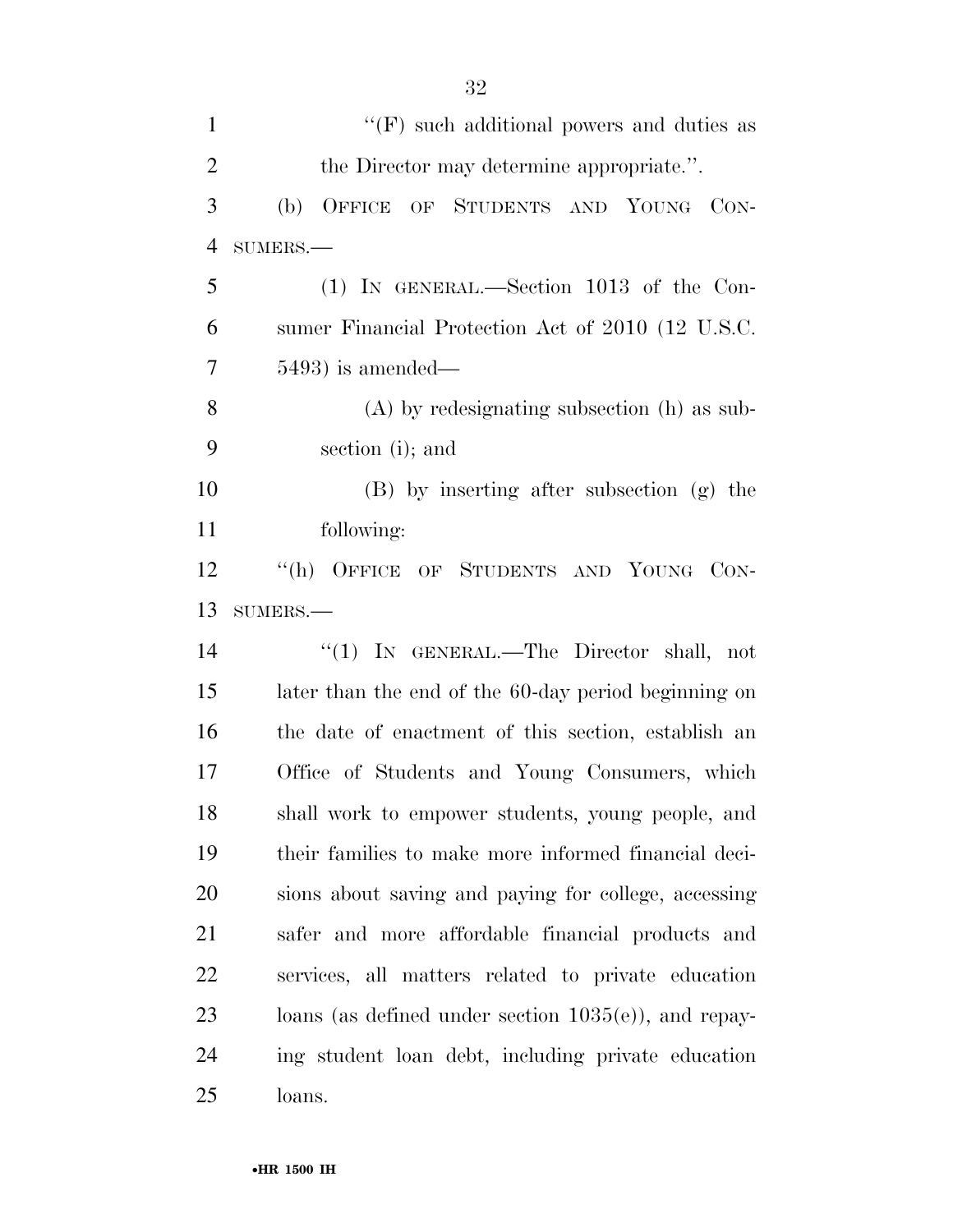| $\mathbf{1}$   | "(2) HEAD OF THE OFFICE.—The head of the             |
|----------------|------------------------------------------------------|
| $\overline{2}$ | Office of Students and Young Consumers shall be      |
| 3              | the Assistant Director and Student Loan Ombuds-      |
| $\overline{4}$ | man, and the Assistant Director and Student Loan     |
| 5              | Ombudsman shall carry out all functions established  |
| 6              | under section 1035 through the Office of Students    |
| 7              | and Young Consumers.                                 |
| 8              | "(3) SUPERVISORY, ENFORCEMENT, AND REGU-             |
| 9              | LATORY MATTERS.—The Office of Students and           |
| 10             | Young Consumers shall assist in all supervisory, en- |
| 11             | forcement, and regulatory matters of the Bureau re-  |
| 12             | lated to the functions of the Office.                |
| 13             | "(4) COORDINATION.—The Director shall enter          |
| 14             | into memoranda of understanding and similar agree-   |
| 15             | ments with the Department of Education and other     |
| 16             | Federal and State agencies, as appropriate, in order |
| 17             | to carry out the business of the Office of Students  |
| 18             | and Young Consumers.".                               |
| 19             | (2) RENAMING AND APPOINTMENT CLARIFICA-              |
| 20             | TION OF THE PRIVATE EDUCATION LOAN OMBUDS-           |
| 21             | $MAN$ .                                              |
| 22             | $(A)$ IN GENERAL.—Section 1035 of the                |
| 23             | Consumer Financial Protection Act of 2010 (12)       |
| 24             | U.S.C. $5535$ ) is amended—                          |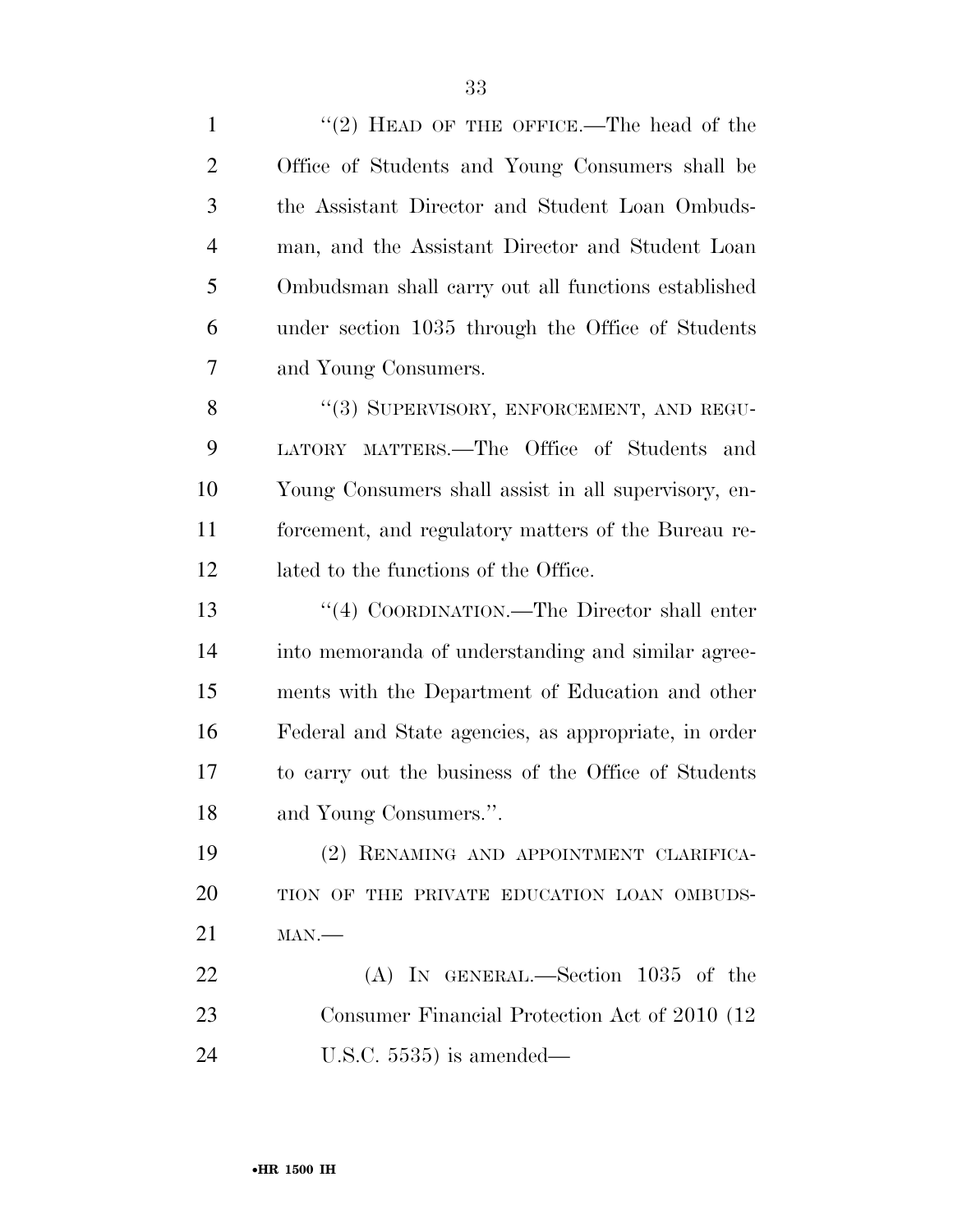- (i) in the heading of the section by striking ''**PRIVATE EDUCATION**'' and in- serting ''**ASSISTANT DIRECTOR AND STUDENT**''; (ii) in subsection (a), by striking ''The Secretary, in consultation with the Direc- tor, shall designate a Private Education Loan Ombudsman'' and inserting ''The Director shall designate an individual as the Assistant Director and Student Loan Ombudsman''; 12 (iii) in subsection (b), by striking ''The Secretary and the Director'' and in- serting ''The Director''; and 15 (iv) in subsection  $(d)(2)$ , by inserting 16 "the Director," before "the Secretary,". (B) CLERICAL AMENDMENT.—The table of contents under section 1(b) of the Dodd-Frank Wall Street Reform and Consumer Protection Act is amended, in the item relating to section 21 1035, by striking "PRIVATE EDUCATION" and inserting ''ASSISTANT DIRECTOR AND STUDENT''. (C) DEEMING OF NAME.—Any reference in
- any law, regulation, document, record, or other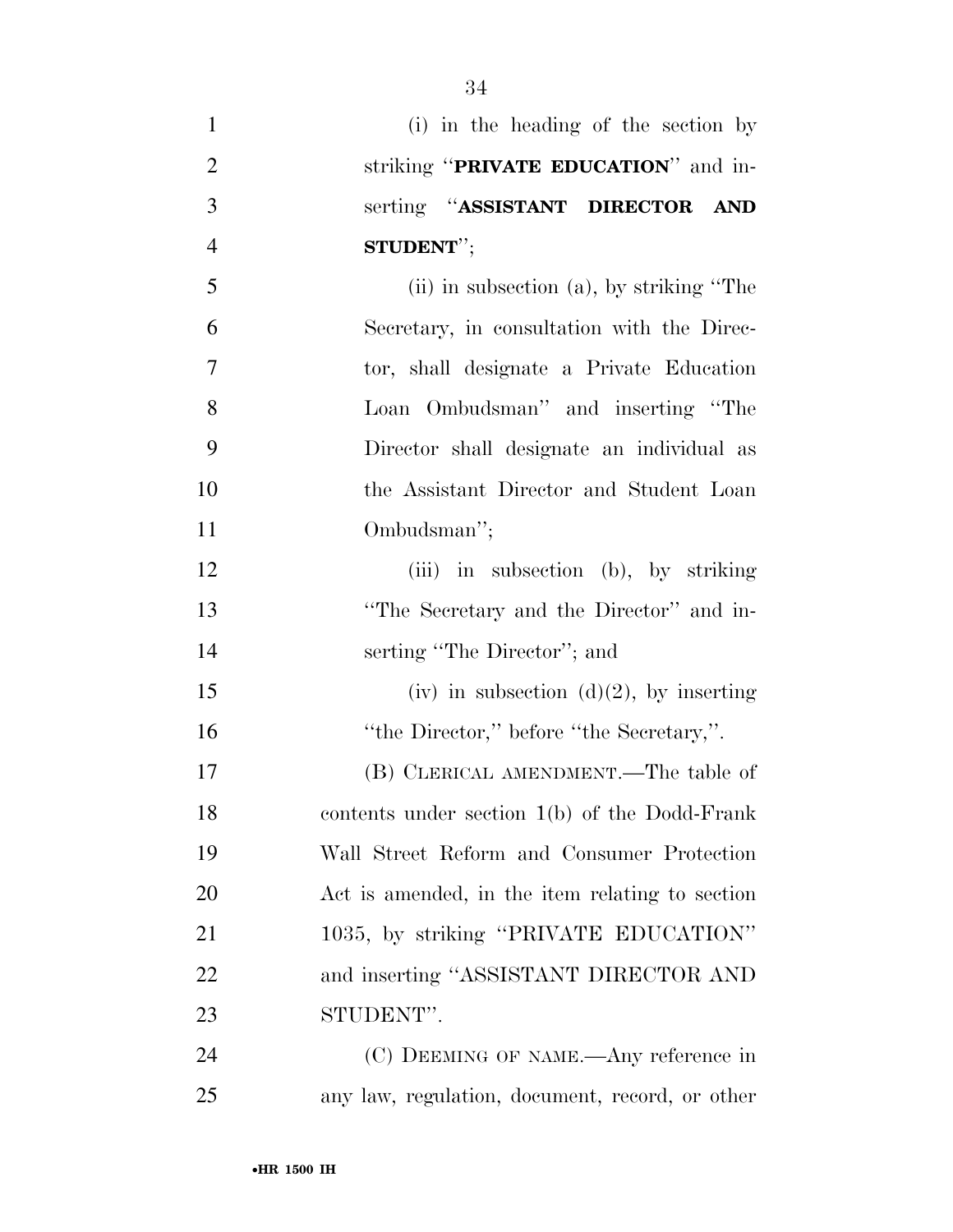| $\mathbf{1}$   | paper of the United States to the "Private Edu-          |
|----------------|----------------------------------------------------------|
| $\overline{2}$ | cation Loan Ombudsman" shall be deemed a                 |
| 3              | reference to the "Assistant Director and Stu-            |
| $\overline{4}$ | dent Loan Ombudsman".                                    |
| 5              | (c) SEMI-ANNUAL REPORT TO CONGRESS ON CER-               |
| 6              | TAIN OFFICES OF THE BUREAU.—Section $1016(c)$ of the     |
| 7              | Consumer Financial Protection Act of 2010 (12 U.S.C.     |
| 8              | $5496(c)$ , as amended by section $5(e)(3)$ , is further |
| 9              | amended by adding at the end the following:              |
| 10             | $\lq(11)$ with respect to each of the specific func-     |
| 11             | tional units and offices established under section       |
| 12             | $1013-$                                                  |
| 13             | $\lq\lq$ a detailed description of the activities        |
| 14             | of the unit or office since the last report was          |
| 15             | made under subsection (b); and                           |
| 16             | $\mathrm{``(B)}$ an analysis of the efforts of the Bu-   |
| 17             | reau to achieve the duties of the unit or office;        |
| 18             | and                                                      |
| 19             | $"(12)$ with respect to each specific functional         |
| 20             | units and offices established under section 1013, as     |
| 21             | well as each other unit and office with supervisory      |
| 22             | and enforcement duties, a break down of the number       |
| 23             | of political and professional career staff assigned to   |
| 24             | and employed by each unit or office at the end of        |
| 25             | the reporting period.".                                  |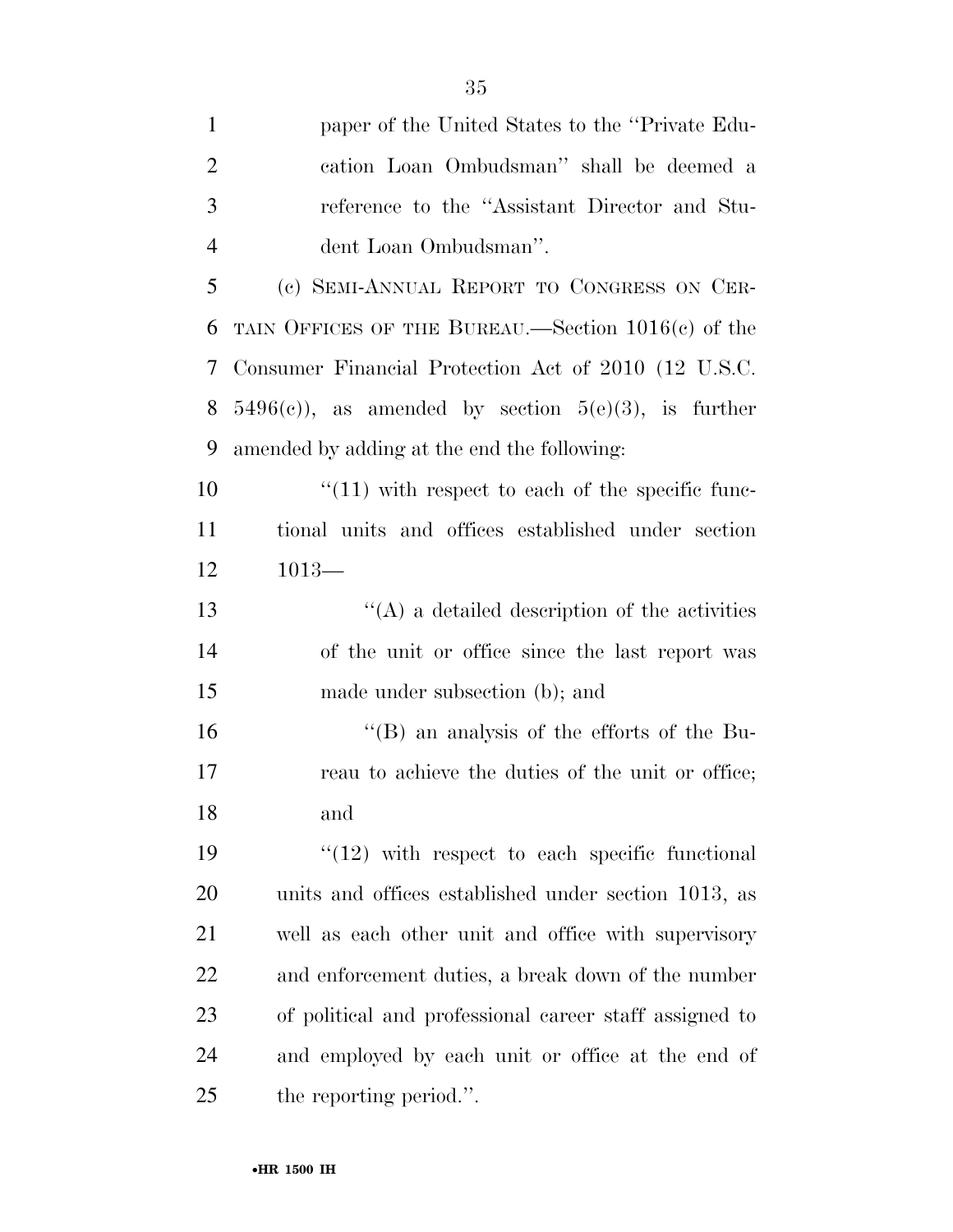(d) FUNCTION OF ANY UNIT OR OFFICE ESTAB- LISHED TO CONDUCT COST BENEFIT ANALYSIS.—Any unit or office established to conduct cost benefit analysis within the Consumer Financial Protection Bureau shall, as its sole function, carry out the considerations required by section 1022(b)(2)(A) of the Consumer Financial Pro-7 tection Act of 2010 (12 U.S.C.  $5512(b)(2)(A)$ ).

#### **SEC. 7. CONSUMER ADVISORY BOARD REFORMS.**

 (a) IN GENERAL.—Section 1014 of the Consumer Fi- nancial Protection Act of 2010 (12 U.S.C. 5494) is amended—

 (1) by amending subsection (b) to read as fol-lows:

''(b) MEMBERSHIP.—

15 "(1) QUALIFICATIONS.—In appointing the members of the Consumer Advisory Board, the Di-rector shall—

18 ''(A) seek to assemble a diverse and inclu- sive group of experts in consumer protection, fi- nancial services, community development, fair lending and civil rights, and consumer financial products or services and representatives of de- pository institutions that primarily serve under- served communities, and representatives of communities that have been significantly im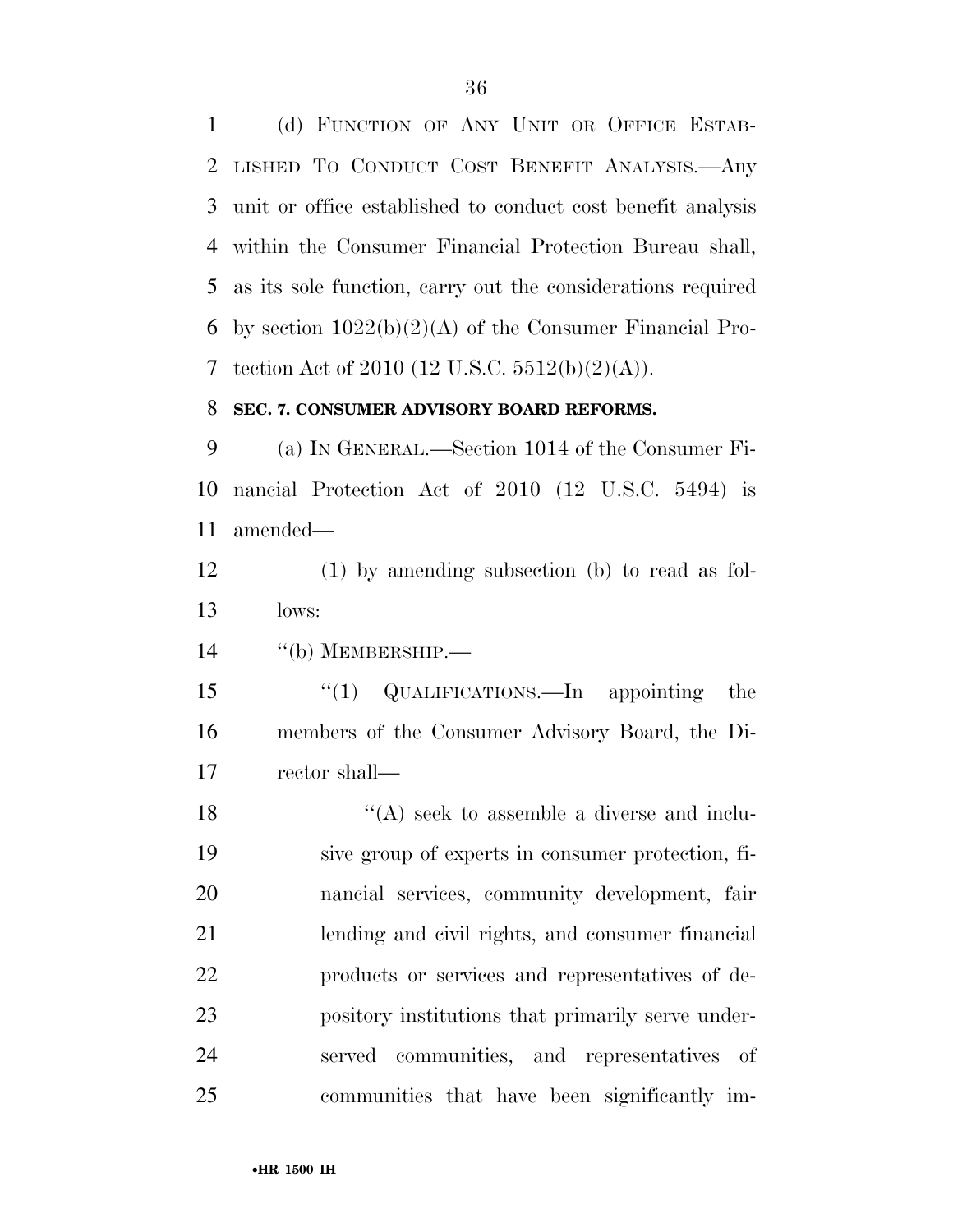pacted by higher-priced mortgage loans, and seek representation of the interests of covered persons and consumers, without regard to party affiliation; and

 $\mathcal{F}$  (B) ensure that at least  $\mathcal{F}_3$  of the mem- bers represent the interests of consumers, in- cluding experts in consumer protection, fair lending, civil rights, and representatives of com- munities that have been significantly impacted by higher-priced mortgage loans and other products that resulted in consumer harm.

12 ''(2) NUMBER OF MEMBERS.—The Director shall appoint not fewer than 25 members to the Consumer Advisory Board, and not fewer than 6 members shall be appointed upon the recommenda- tion of the regional Federal Reserve Bank Presi-dents, on a rotating basis.

18 "(3) MEMBERSHIP RIGHTS AFTER CHARTER CHANGE.—Any change to the charter for the Con- sumer Advisory Board affecting the membership shall not preclude prior or current members from applying for consideration to serve on a reconsti-tuted Consumer Advisory Board.''; and

24 (2) in subsection (c)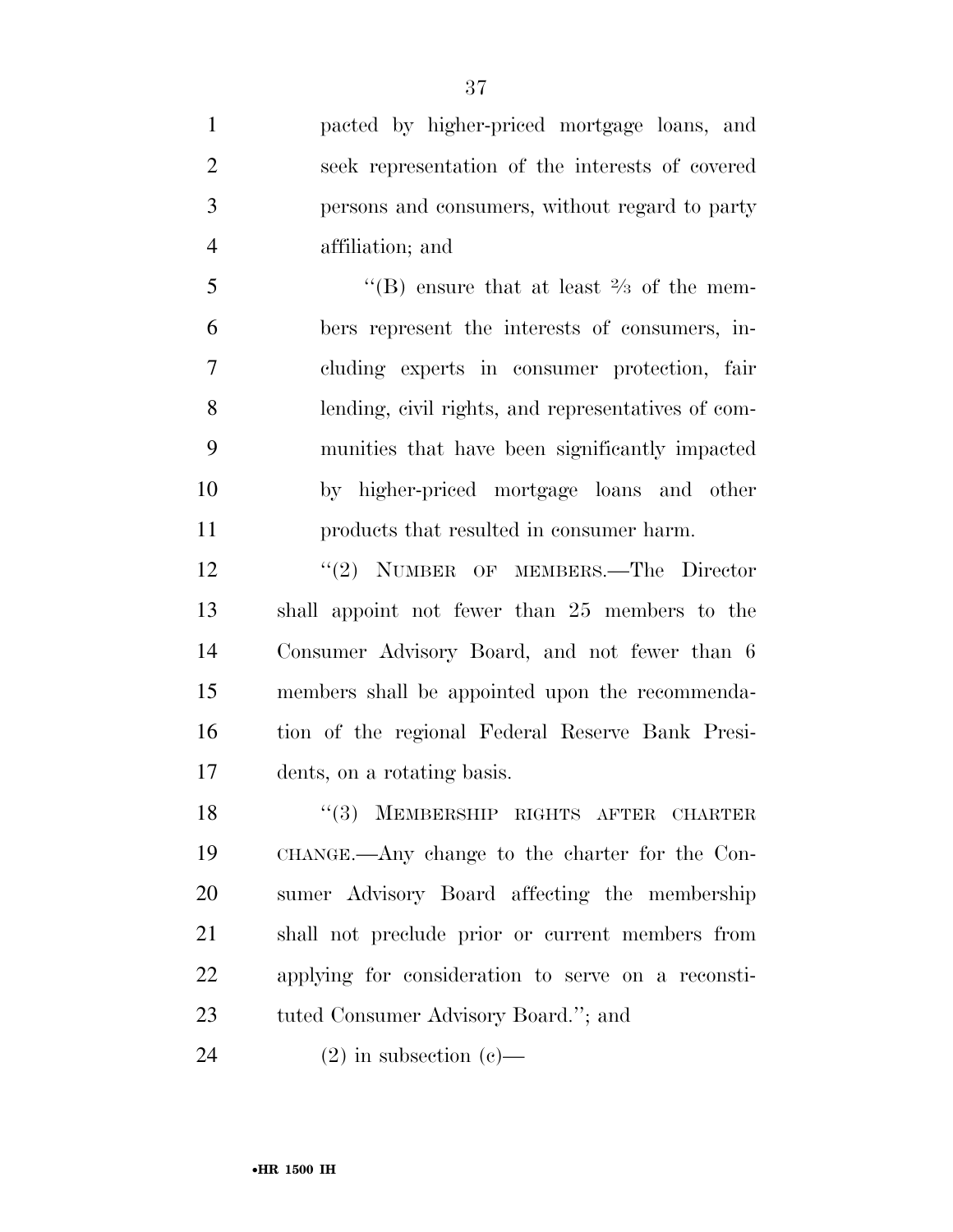| $\mathbf{1}$   | (A) by striking "meet from" and inserting                       |
|----------------|-----------------------------------------------------------------|
| $\overline{2}$ | "meet in person from"; and                                      |
| 3              | (B) by adding at the end the following:                         |
| $\overline{4}$ | "The Bureau shall provide adequate notice to                    |
| 5              | the members of the Consumer Advisory Board                      |
| 6              | of the time and date of each meeting, and of                    |
| 7              | any meeting cancellations."                                     |
| 8              | (b) INCLUSION OF THE DIRECTOR IN MEETINGS AND                   |
| 9              | ACCESS TO BUREAU STAFF.—Section 1014 of the Con-                |
| 10             | sumer Financial Protection Act of 2010 (12 U.S.C. 5494)         |
| 11             | is amended by adding at the end the following:                  |
| 12             | "(e) INCLUSION OF THE DIRECTOR IN MEETINGS                      |
| 13             | AND ACCESS TO BUREAU STAFF.—With respect to each                |
| 14             | in person meeting of the Consumer Advisory Board—               |
| 15             | $\lq(1)$ the Director shall attend such meeting in              |
| 16             | person; and                                                     |
| 17             | $\cdot\cdot\cdot(2)$ the Director shall ensure that the members |
| 18             | of the Consumer Advisory Board have an oppor-                   |
| 19             | tunity to meet and engage in person with all appro-             |
| 20             | priate staff and office of the Bureau.".                        |
| 21             | (c) TREATMENT OF MEMBERS OF THE CONSUMER                        |
| 22             | ADVISORY BOARD.—Notwithstanding any other law—                  |
| 23             | (1) any member of the Consumer Advisory                         |
| 24             | Board of the Consumer Financial Protection Bureau               |
| 25             | on November 1, 2017, may continue to serve as a                 |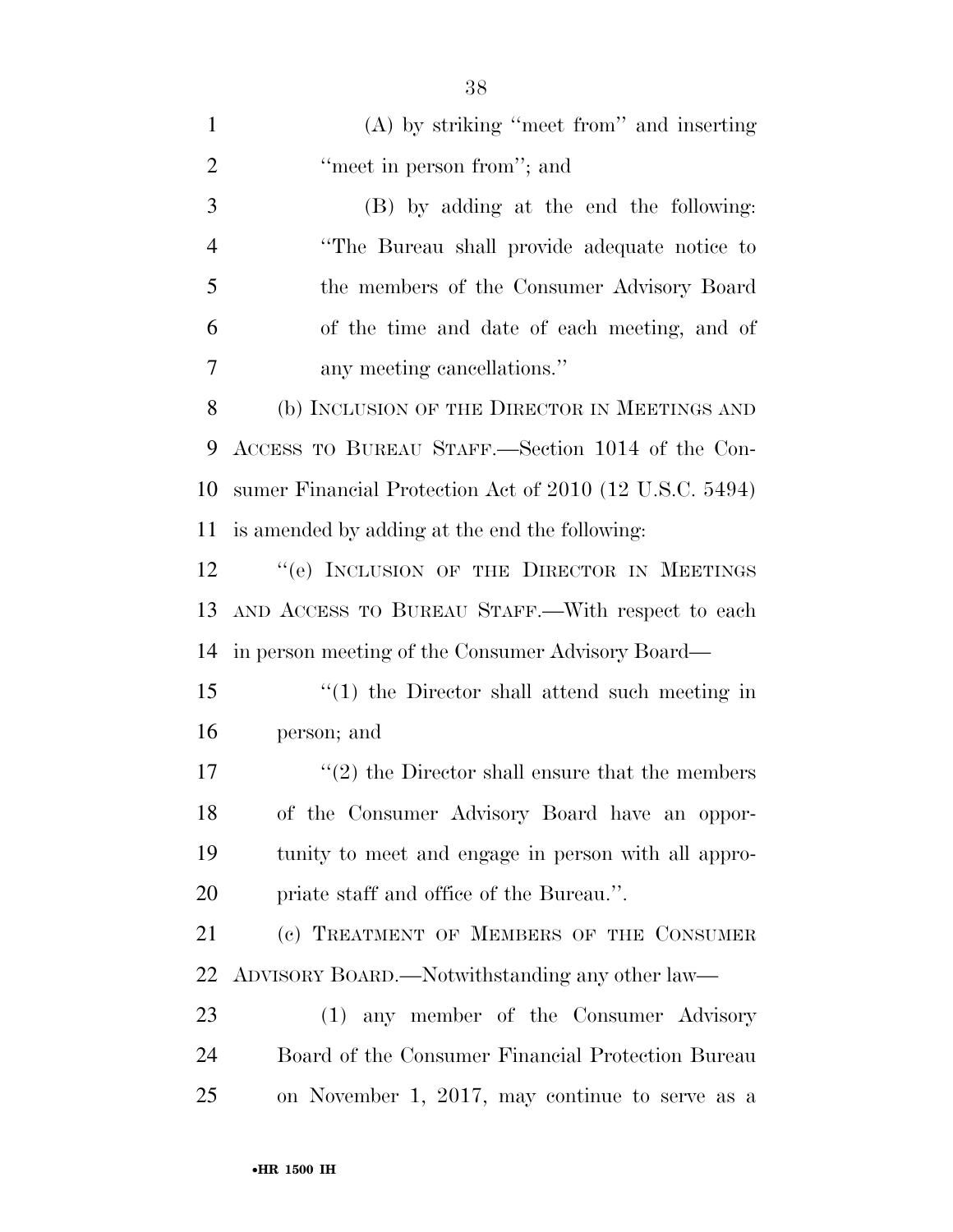member of such advisory board until March 27, 2 2020, and may not be removed from such position without cause by the Director of the Bureau until such date; and

 (2) any member of the Consumer Advisory Board of the Consumer Financial Protection Bureau on the date of enactment of this Act, may continue to serve as a member of such advisory board until March 27, 2020, and may not be removed from such position without cause by the Director of the Bureau until such date.

 (d) ADDITIONAL REQUIREMENTS FOR ADVISORY COMMITTEES.—Section 1013 of the Consumer Financial Protection Act of 2010 (12 U.S.C. 5493) is amended by adding at the end the following:

16 "(j) ADVISORY COMMITTEE REQUIREMENTS.—

17 "(1) QUALIFICATIONS.—In appointing members of any advisory committee, other than the Consumer Advisory Board, the Director shall ensure that at least  $\frac{1}{3}$  of the members represent the interests of consumers, including experts in consumer protection, fair lending, civil rights, and representatives of com- munities that have been significantly impacted by higher-priced mortgage loans and other products that resulted in consumer harm.